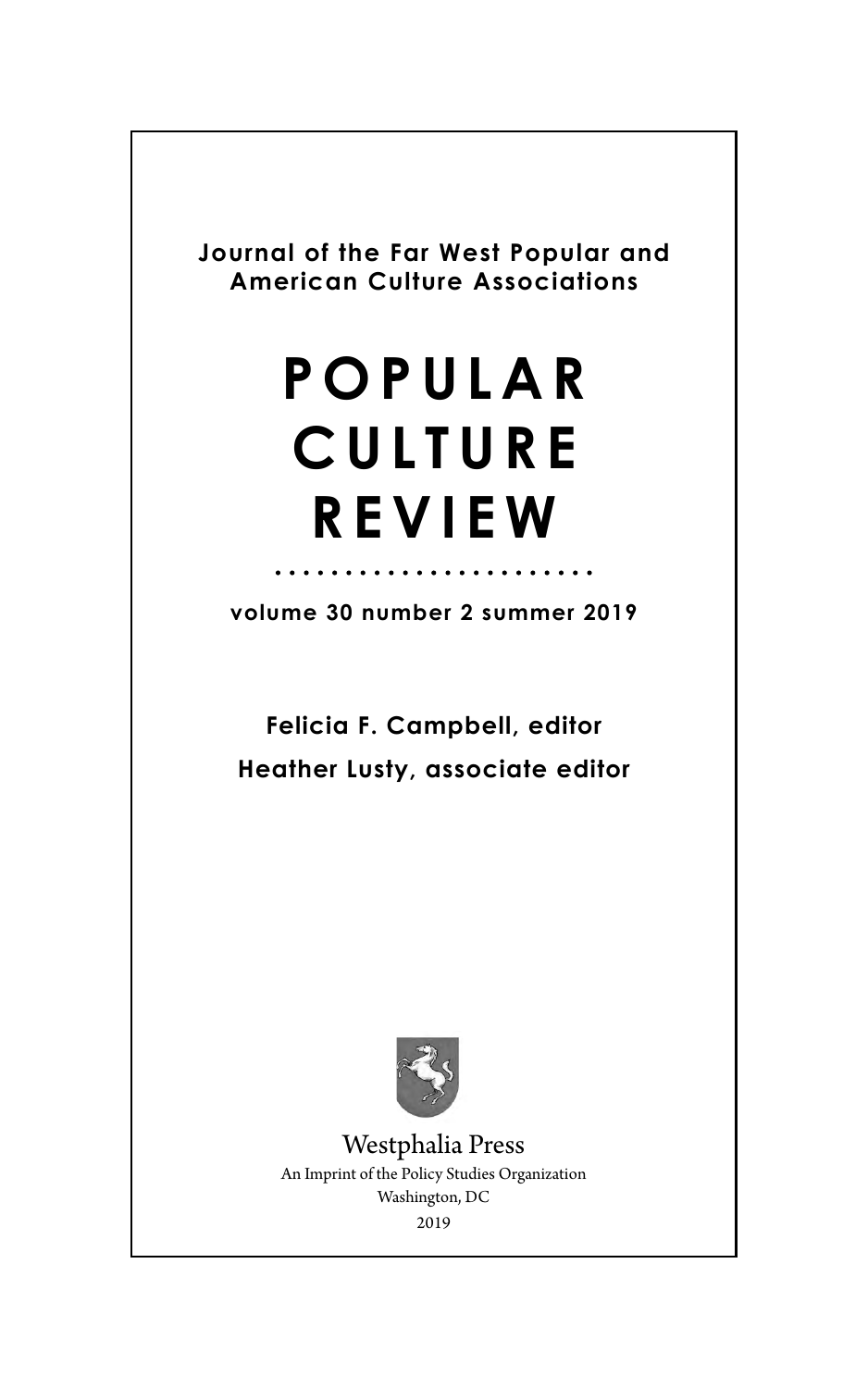## Far West Popular Culture Association

*Popular Culture Review* gratefully acknowledges the contributions and support by the University of Nevada, Las Vegas: College of Liberal Arts, and the University of Nevada, Las Vegas: Department of English.

Popular Culture Review: Vol. 30, No. 2, Summer 2019 All Rights Reserved © 2019 by Policy Studies Organization

> Westphalia Press An imprint of Policy Studies Organization 1527 New Hampshire Ave., NW Washington, D.C. 20036 info@ipsonet.org

> > ISBN-10: 1-63391-846-7 ISBN-13: 978-1-63391-846-7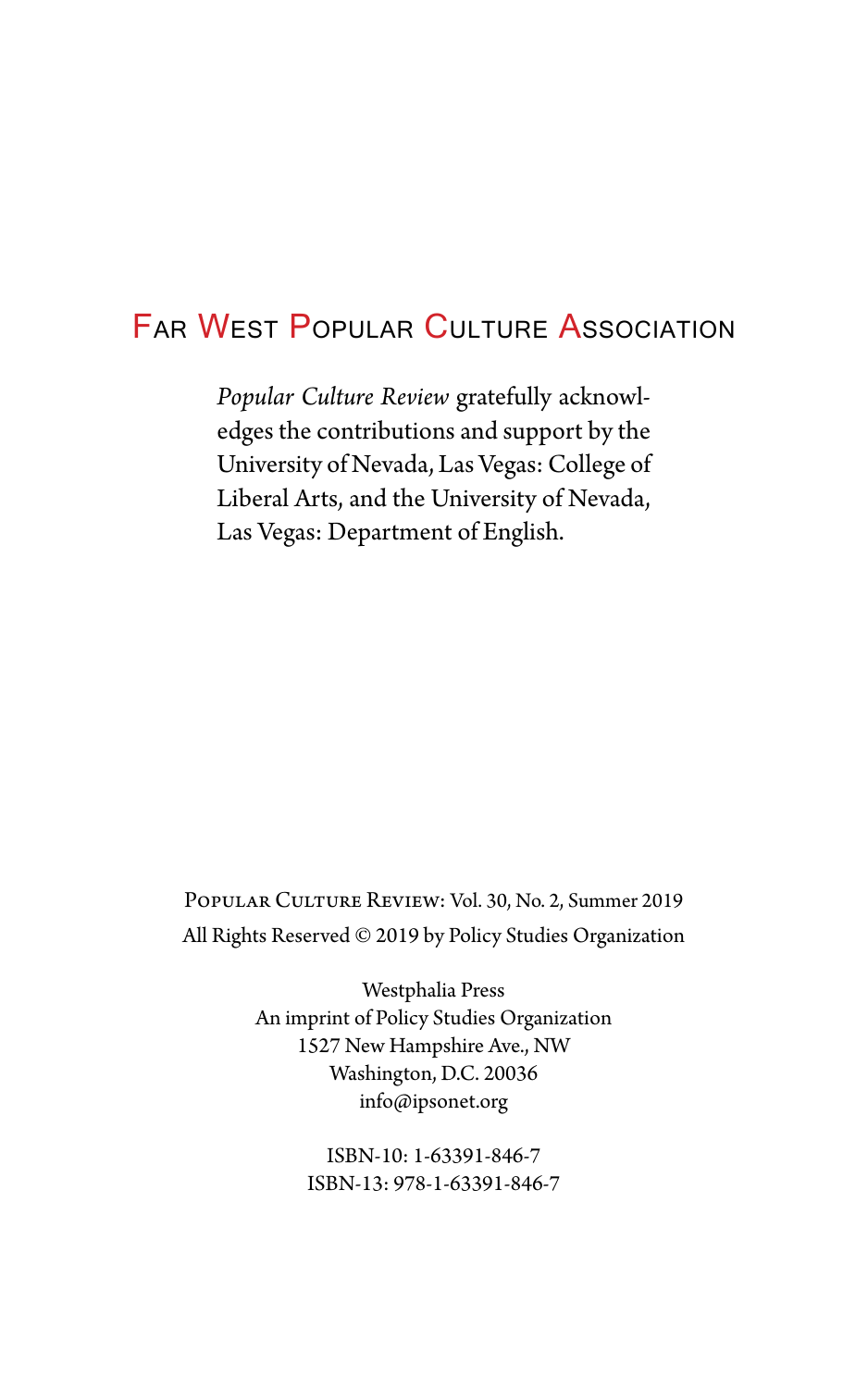## **Table of Contents**

| Felicia Campbell                                                                                                                                |
|-------------------------------------------------------------------------------------------------------------------------------------------------|
| Side 3, Side 2: The Beatles in Jhumpa Lahiri's<br>Steven Hamelman                                                                               |
| Space at the Con: Conversations About Representation<br>in Popular Culture at Comic Conventions  29<br>Debra E. Jenson                          |
| What's lit got to do with it? Deconstructing the<br>Carl Sandburg Home National Historic Site  57<br>Alana N. Seaman                            |
| Dating in the Digital Age: A Research Experiment  95<br>Marci Mazzarotto                                                                        |
| Fake News and Failed Friendships: An Analysis of<br>Trump, Pecker, and the National Enquirer  117<br>William M. Kirtley and Patricia M. Kirtley |
| "We Know the Way": Culture-Nature Relationship<br>Colby Y. Miyose                                                                               |
| Has True Romance Disappeared in Consumer Society?<br>A Morinian and Baudrillardian Reflection of the<br>Keith Moser                             |
| Dante, the Gothic, the Abject, and the Grotesque in<br>Mathieu Missoffe's Thriller-Crime Drama Black Spot  209<br>Richard Logsdon               |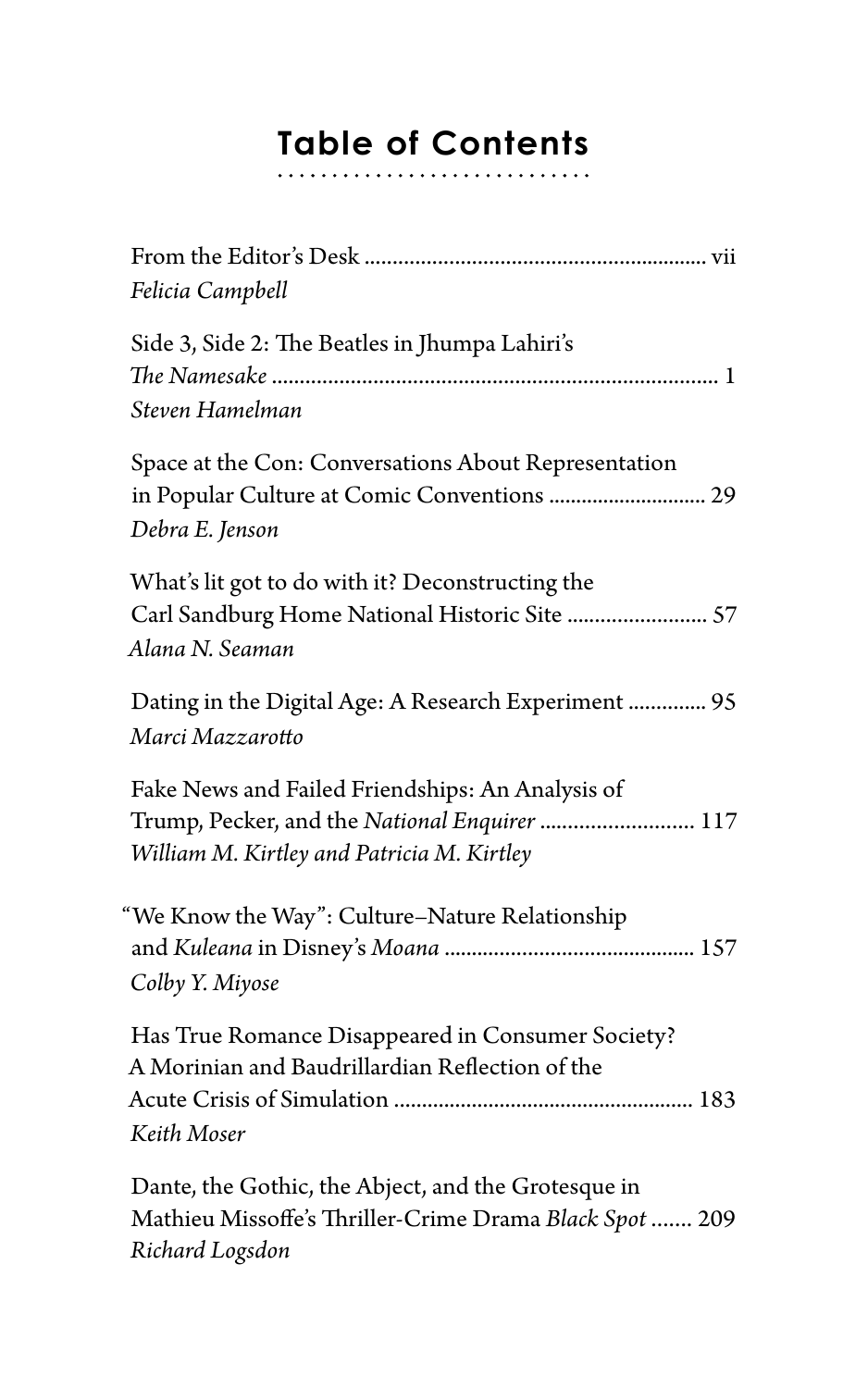| "I Am Trying Hard to Follow the Sound: Meditations<br>H. Peter Steeves                                                                                                                         |
|------------------------------------------------------------------------------------------------------------------------------------------------------------------------------------------------|
| From Wrestling Superstar to Warrior Princess:<br>Re-examining the Legacy of Joanie "Chyna" Laurer  257<br>Steven Tutino                                                                        |
| <b>Book Reviews</b>                                                                                                                                                                            |
| Valenzano III, Joseph M. and Erika Engstrom: Religions<br>Across Television Genres: Community, Orange Is the New<br>Black, The Walking Dead, and Supernatural  287<br>Reviewed by Jarret Keene |
| Rukmini Pande: Squee from the Margins:<br>Reviewed by Erika Abad                                                                                                                               |
| Rosie White: Television Comedy and Femininity:<br>Reviewed by Clayton N. Cobb                                                                                                                  |
| Michelle Medeiros: Gender, Science, and Authority<br>in Women's Travel Writing: Literary Perspectives on<br>Reviewed by Heather Lusty                                                          |
| Christopher B. Patterson: TTransitive Cultures:<br>Anglophone Literature of the Transpacific  305<br>Reviewed by Julianna Crame                                                                |
| Scott Donaldson: The Paris Husband: How It Really<br>Was Between Ernest and Hadley Hemingway  309<br>Reviewed by Carl Rollyson                                                                 |
|                                                                                                                                                                                                |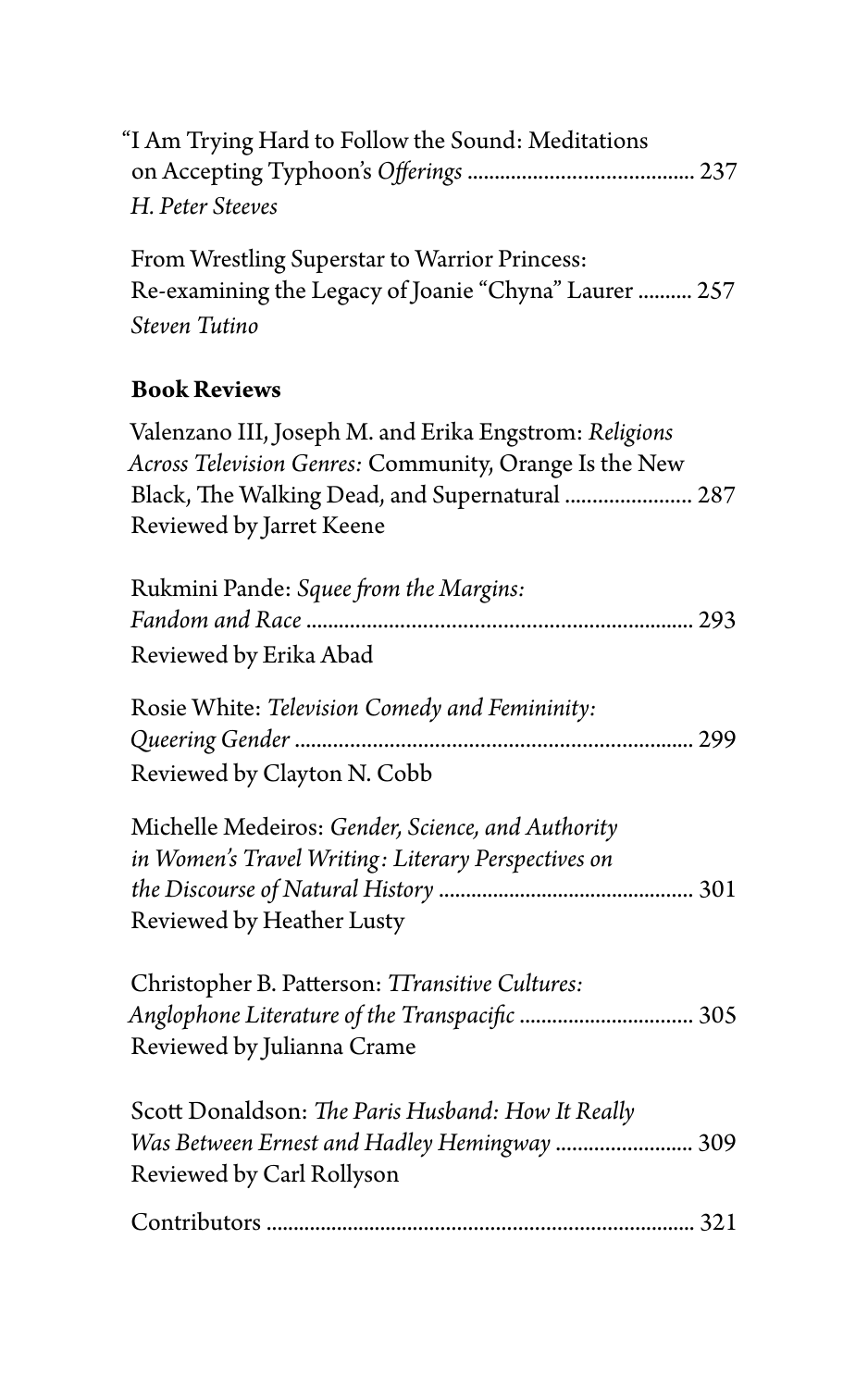#### **EDITOR**

Felicia F. Campbell • University of Nevada, Las Vegas [felicia.campbell@unlv.edu](mailto:felicia.campbell@unlv.edu)

#### **ASSOCIATE EDITOR**

Heather Lusty • University of Nevada, Las Vegas [heather.lusty@unlv.edu](mailto:heather.lusty@unlv.edu)

#### **EDITORIAL BOARD**

Marc Aramini • University of Nevada, Las Vegas Julie Barry • Independent Scholar Simone Dennis • Adelaide University Yusuf Eradam • Istanbul Kültür University Amy M. Green • University of Nevada, Las Vegas Michael Green • University of Nevada, Las Vegas Jarret Keene • University of Nevada, Las Vegas Gary Hoppenstand • Michigan State University Mindy Hutchings • Independent Scholar Kim Idol • University of Nevada, Las Vegas Geta LeSeur • University of Arizona Scott Melton • Bosque School David Metzger • Old Dominion University Kenneth Payne • Kuwait University Dennis Rohatyn • University of San Diego Daniel Ferreras Savoye • West Virginia University H. Peter Steeves • DePaul University Gina M. Sully • University of Nevada, Las Vegas

#### **CIRCULATION**

Felicia F. Campbell • [felicia.campbell@unlv.edu](mailto:felicia.campbell@unlv.edu)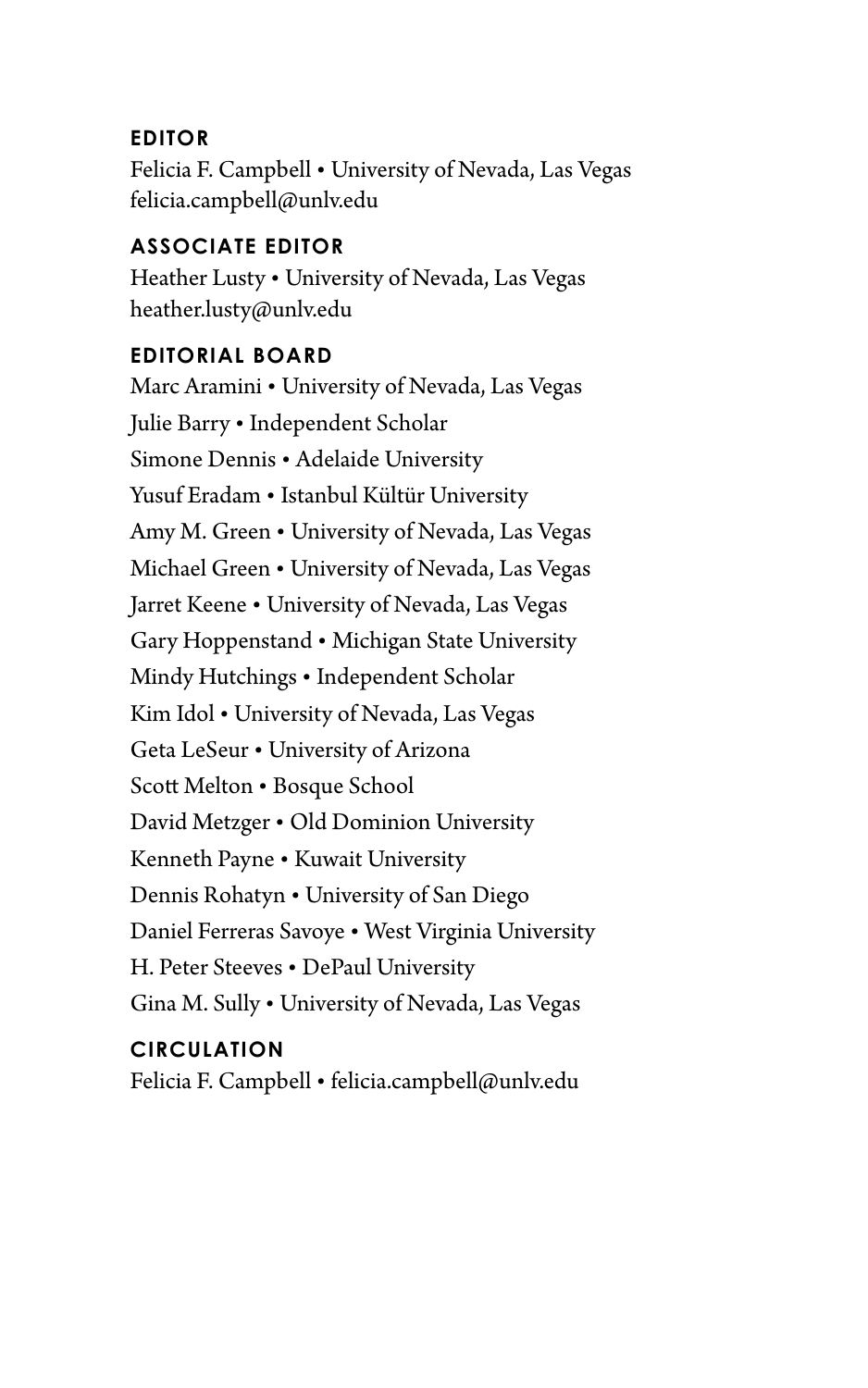## **From the Editor's Desk**

The forecast is 105 plus degrees in Paris today, and 112 in Las Vegas. Global warming and summer are here, and it's time for the latest issue of *Popular Culture Review.* While we won't claim to cool you off, we will try to take your mind off the heat.

This issue is rich with diversity. In "Dating in the Digital Age: A Research Experiment," Marci Mazzarotto explores some of the ways in which human relationships and communication are impacted by technology, with emphasis on the popular culture phenomenon of app-based dating. In turn, Keith Moser asks "Has True Romance Disappeared in Consumer Society?" in his Morinian and Baudrillarian reflections on the "acute crisis of simulation."

Debra Jenson moves us inside Comic Con, focusing on the participation of marginalized groups and what impact they can have in "Space at the Con: Conversations About Representations in Popular Culture at Comic Conventions." Steven Tutino analyzes the tragic life of Joanie "Chyna" Laurer, wrestler and subject of the documentary *The Reconstruction of Chyna*, in "From Wrestling Superstar to Warrior Princess: Re-examining the Legacy of Joanie "Chyna" Laurer.

Alana Seaman focuses on the often poor understanding of authors who are the subjects of literary tourism in "What's lit got to do with it? Deconstructing the Carl Sandburg Home National Historic Site." Colby Miyose's analysis of the Disney film *Moana* focuses on "the connection between nature and culture, and the possible consequences of severing this relationship."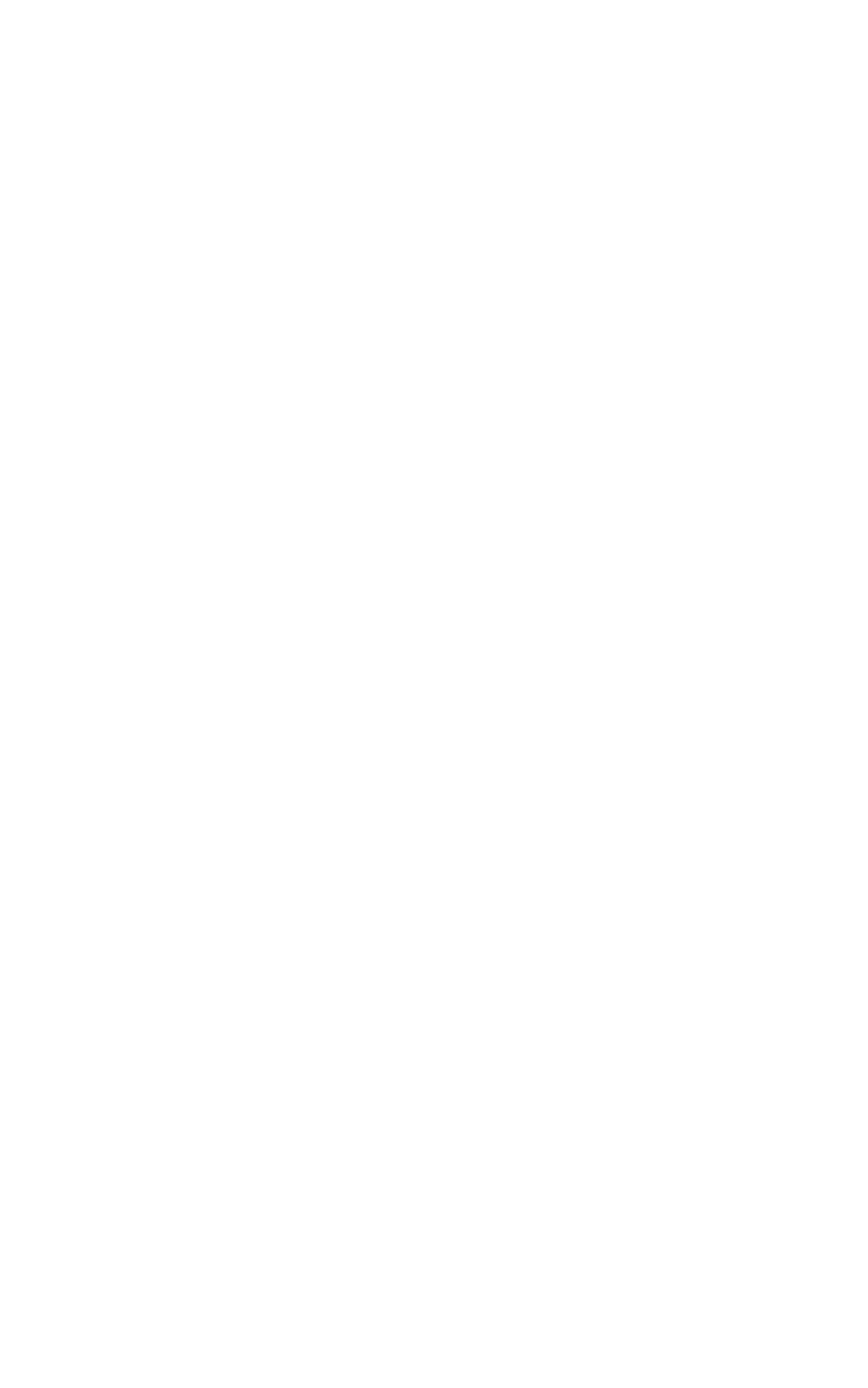## **Dating in the Digital Age: A Research Experiment**

#### **by Marci Mazzarotto**

#### **ABSTRACT**

This article explores various facets of dating in the digital age in order to highlight the ways in which technology has impacted human communication and relationships. Taking together the personal accounts of individuals' online dating experiences, customized survey data, as well as the first-hand experiments of using Tinder in New York City, the primary goal herein is to offer a unique and multi-faceted look into the popular culture phenomenon of app-based dating.

*Keywords:* Tinder, dating apps, online dating, app-based dating, digital communication, experimental research

### **Citas románticas en la era digital: un experimento de investigación**

#### **RESUMEN**

Este artículo explora varias facetas de las citas en la era digital para resaltar las formas en que la tecnología ha impactado la comunicación y las relaciones humanas. Reuniendo las cuentas personales de las experiencias de citas en línea de los individuos, los datos de las encuestas personalizadas y los experimentos de primera mano sobre el uso de Tinder en la ciudad de Nueva York, el objetivo principal aquí es ofrecer una visión única y multifacética de la cultura popular. fenómeno de las citas basadas en la aplicación.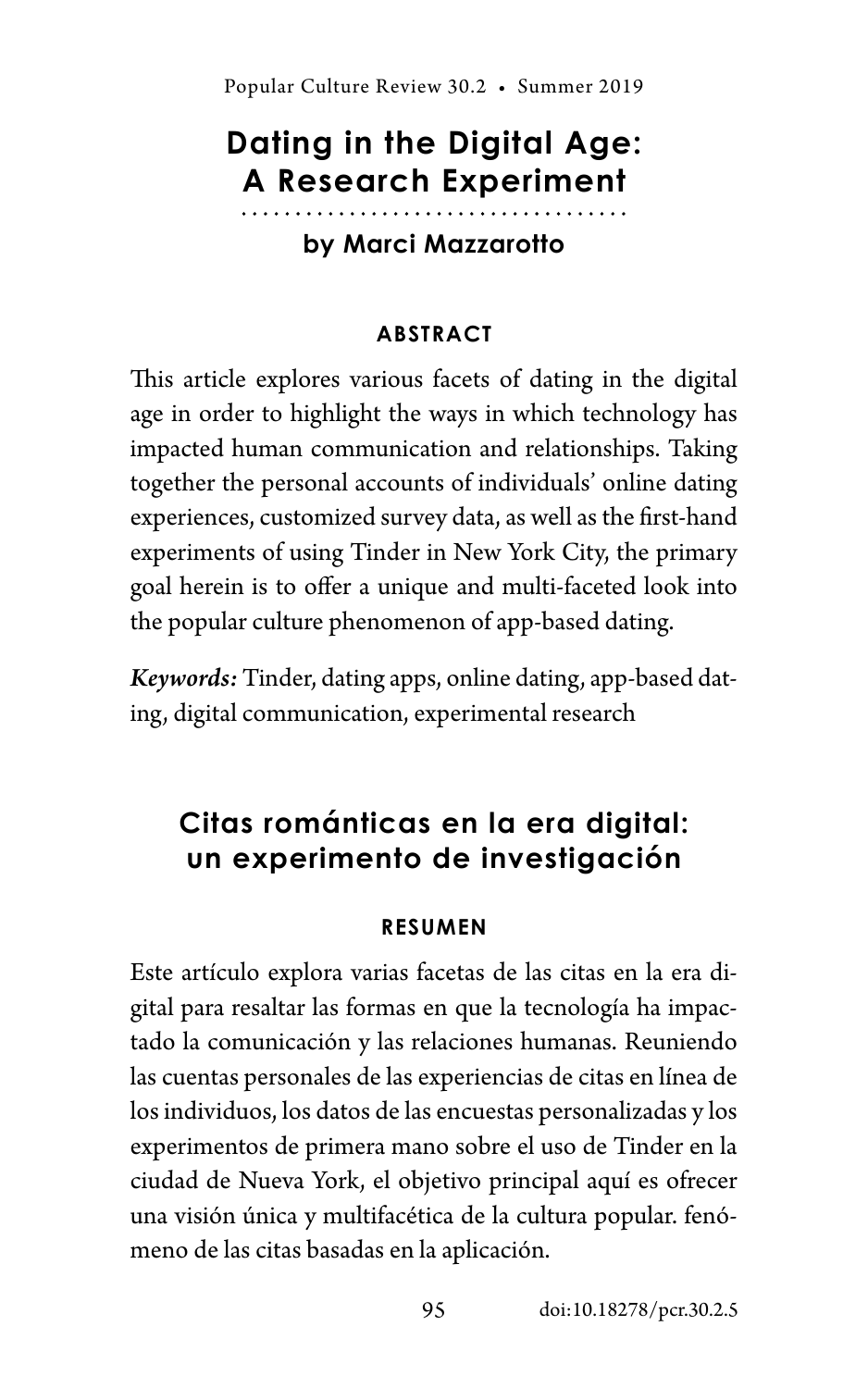*Palabras clave:* Tinder, aplicaciones de citas, citas en línea, citas basadas en aplicaciones, comunicación digital, investigación experimental

#### 数字时代恋爱:一项研究实验

#### 摘要

本文探索了数字时代约会的不同方面,以强调技术 通过哪些方式影响了人类传播和关系。通过将个人 在网上约会经历的陈述、个性化的调查数据、和 在纽约市使用Tinder软件的第一手实验进行综合考 虑,本文主要目的在于,为研究"基于应用程序的 约会"这一流行文化现象提供一个独特和多面的视 角。

关键词: Tinder, 约会应用程序, 网络约会, 基 于应用程序的约会,数字传播,实验研究

.........

The proliferation of digital technologies has fundamentally altered the landscape of human communication, from easily facilitating business meetings across continents to allowing for a simultaneous group chat with a dozen people to carrying around hundreds of choices in possible romantic partners right in our pockets. Having a background in psychology and media studies, it is not too far-fetched to understand my fascination with human communication when it goes digital. While the arena of digital communication is vast and constantly changing—thus in need for ongoing evaluation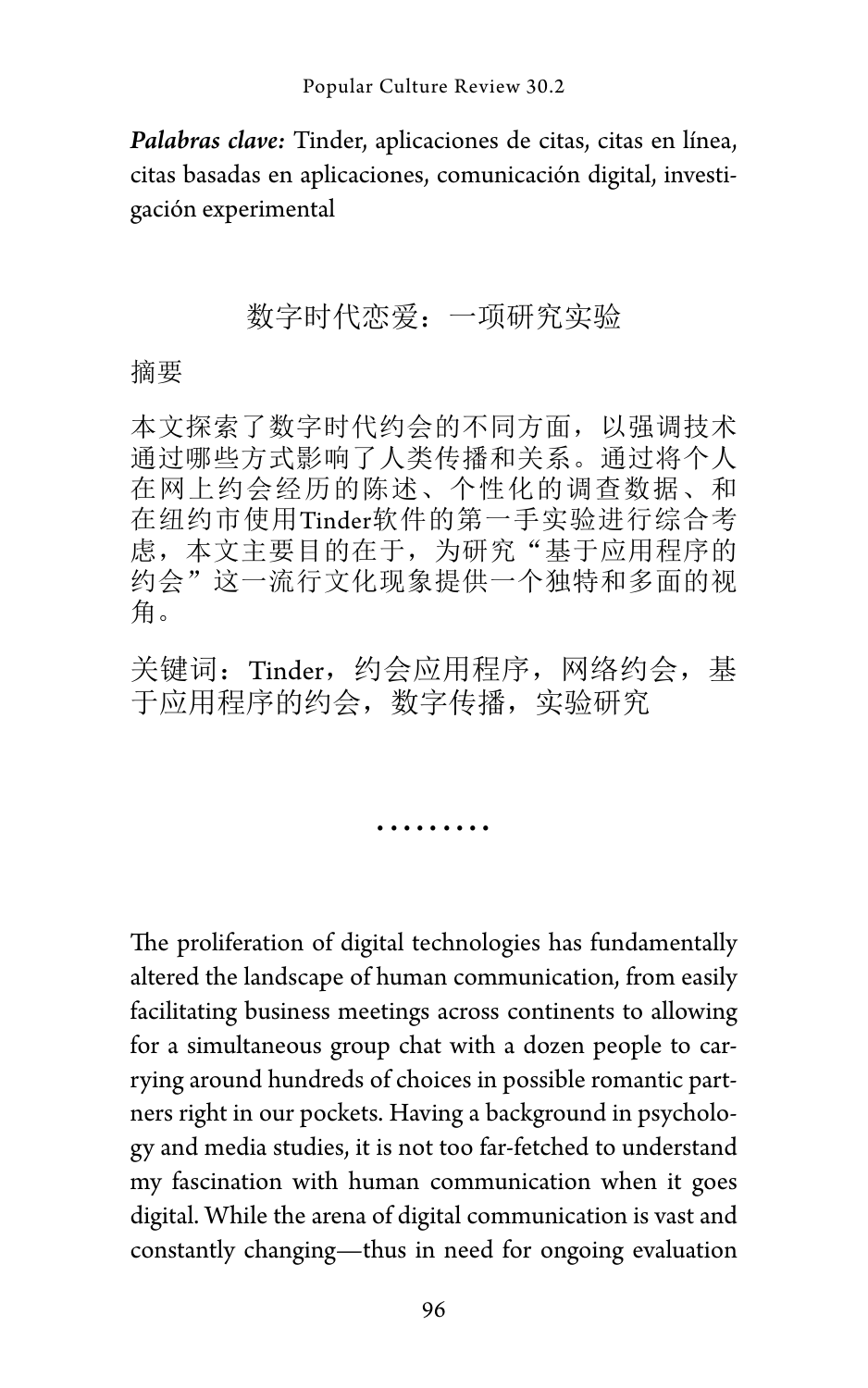by scholars across various disciplines—I became interested with the specific concept of app-based dating, and just what kind of mental and emotional effects such online apps can have on our ability to communicate and relate to one another —online and off.

The popularity of online dating makes sense, as does the increasing ubiquity of dating apps like Tinder, Bumble, and OkCupid. Tinder, which launched in 2012, still remains one of the most popular dating apps (Fruhlinger). The app offers users an addicting and easy-to-use platform: simply connect the app to your Facebook account, choose up to six photos to display on your Tinder profile, write a short bio, and then you may begin swiping through potential partners. Users swipe left to reject someone, while swiping right to "like" them. If two individuals swipe right on one other, it is considered a "match," which then allows either party to message the other. Without a mutual like or match between two people, the messaging option does not unlock, therefore preventing any form of communication from occurring.

Undoubtedly, there is great appeal to being able to quickly judge potential partners through a short bio and a few photos, and to do so while comfortably lounging at home. The process not only requires minimal effort, it eliminates the risk of direct rejection, awkwardness, and the initial guessing game of whether or not someone finds you attractive. However, with the ease of dating apps, what happens to human communication? What impact does it have on the direct/ indirect accountability for the ways we speak and act toward another person?

Communicating primarily via technologically mediated means can act as a barrier to real human communication, in turn, preventing or truncating the formation of a deep,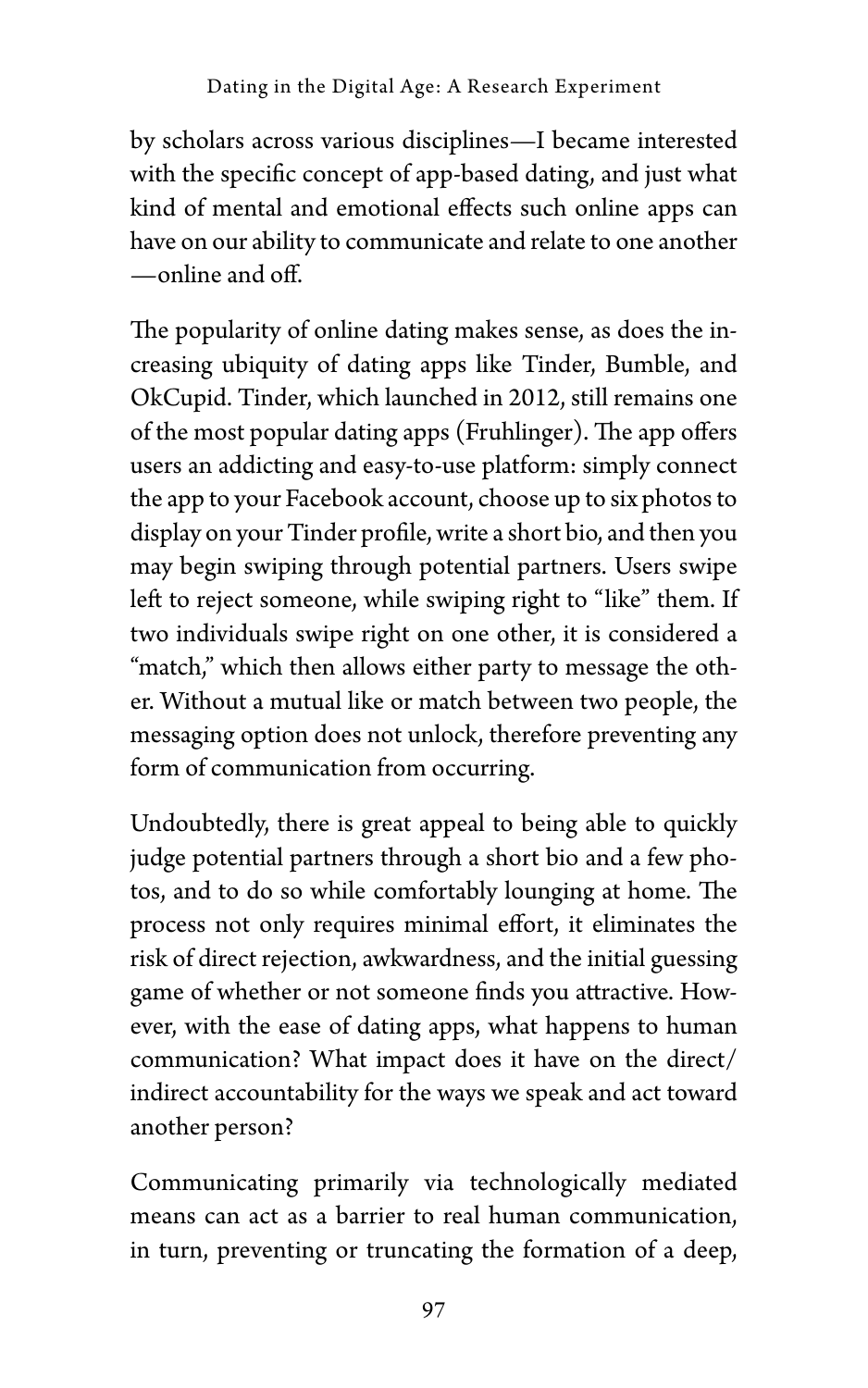meaningful connection among two people. Communication via a digital screen appears to easily and unwittingly transform the otherwise thoughtful actions of an individual into uncaring and disrespectful acts, simply due to how easy it can be to forget there is a real person on the other side of that digital device. While Tinder may eliminate the fear of rejection, it can also encourage an overinflated sense of self. The abundance in contemporary dating options can lead anyone to fall prey to the vicious cycle of FOMO, or fear of missing out, which can leave us with the idea of yearning for someone or something better, with a good chance that it never materializes.

My intent is not to vilify Tinder, dating apps or online dating; rather, it is to provide another angle in which those who choose to use such apps can adapt to the technology smartly and responsibly, instead of surrendering to it. In order to accomplish this educational goal, I decided to spend some time directly experimenting with Tinder. I set out to see what happens when we carry around a multitude of dating options right in our pockets. What kind of psychological, emotional, or even physical effects does app-based dating elicit? How does it destroy or enhance our ability to communicate? Does the technology itself influence who may or may not become our potential partners? If so, how?

My attempts in answering the above questions came from not only my direct user experimentation on Tinder itself, but also in asking willing (sometimes anonymous) participants, both in-person and online, to share their personal stories and experiences with dating in the digital age. Consequently, the focus on this article is not in providing a systematic conclusion to the underlying science of dating, as such a feat would prove difficult to accomplish. Nor does this article seek to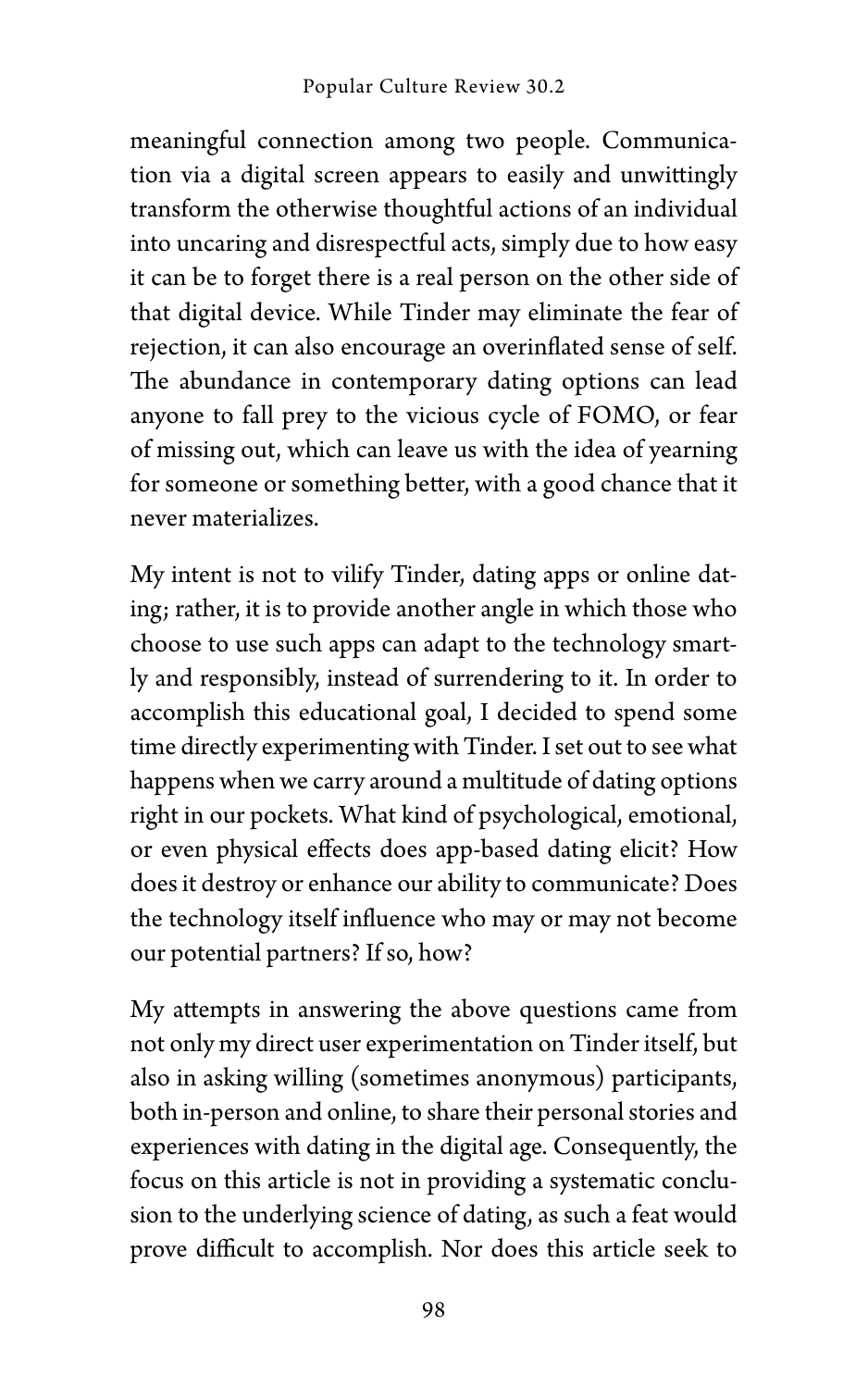give dating advice, talk about the dos and don'ts of love and relationships, nor place judgment on an individual's dating decisions. What I set out to do was a bit different than most *Sex and the City* type material, as this experiment was focused on the technological apparatus and its influence on the ways in which we communicate, specifically within the context of dating. With that, there are few disclaimers I would like to share:

- 1. This was an artistic experiment coupled with academic curiosity, and it is not reflective of my personal life nor should it be interpreted as empirically driven scientific inquiry.
- 2. The Tinder experiments discussed throughout were purposely absurd in order to test the limits and nuances of the app; thus, I strongly advise against using any dating apps in the ways described herein.
- 3. There are a lot of research materials and advice columns on the various facets of online dating—this article serves to add another dimension and voice to that ongoing discourse.

The initial idea behind this project was partly driven by a desire to better understand human communication and its complex relationship with technology. Having recently moved to New York to conduct some research and writing, I was artistically inspired by the city's bedlam and the seemingly endless pop culture references to its preoccupation with sex, love, and dating.

The initial findings of this project were presented at the *Far West Popular Culture Association* conference, and this article serves to provide a more comprehensive explanation and contextual analysis of that preliminary presentation.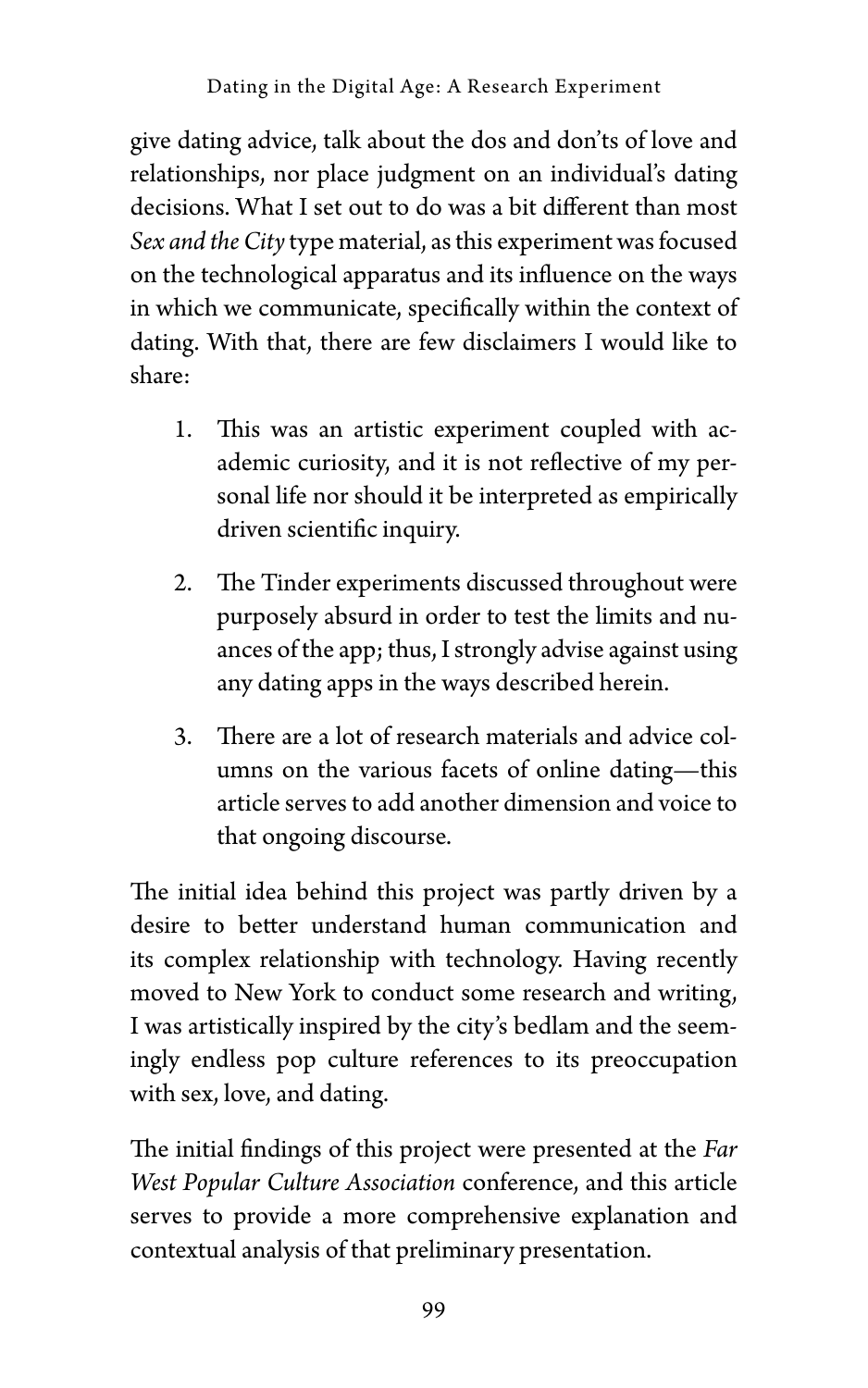#### **THE BACKGROUND**

One of the key elements of my academic research is the premise that research and experimentation are foundational in the pursuit and creation of knowledge, which is derived from the philosophical underpinnings of avant-garde movements such as Futurism, Dada, Surrealism, and Fluxus. One does not need to be familiar with the inner working of the avant-garde to be impacted by these movements' extended influence on popular culture practices, technological advancements, and academic discourse.

What is important to note is that research and experimentation, particularly through an arts-based perspective, can provide tools that enable us to create a more robust understanding of ourselves and our relationship with the world. Often, we acquire knowledge through our failures, and we can apply the "research/experiment/fail/repeat" dynamic to most aspects of life, including dating. It is not a novel concept, but one that is important to recognize. Research becomes part of the dating process, for example, not so much in researching the person you are about to meet in real life (although that does happen), but more about researching logistical information in order to determine a good meeting spot (e.g. location, cost, vibe, etc.).

While we may fail to realize it much of the time, we share an ongoing relationship with the process of research and experimentation and how it applies/influences our personal and professional contexts. The key then is to capitalize on the research and experimentation process by making it more active, relatable, and effective to whatever context we choose. That is part of the reason that I decided to experiment with dating in the digital age, which in turn has allowed me to develop a creative, yet scholarly product immersed in first-hand experiences.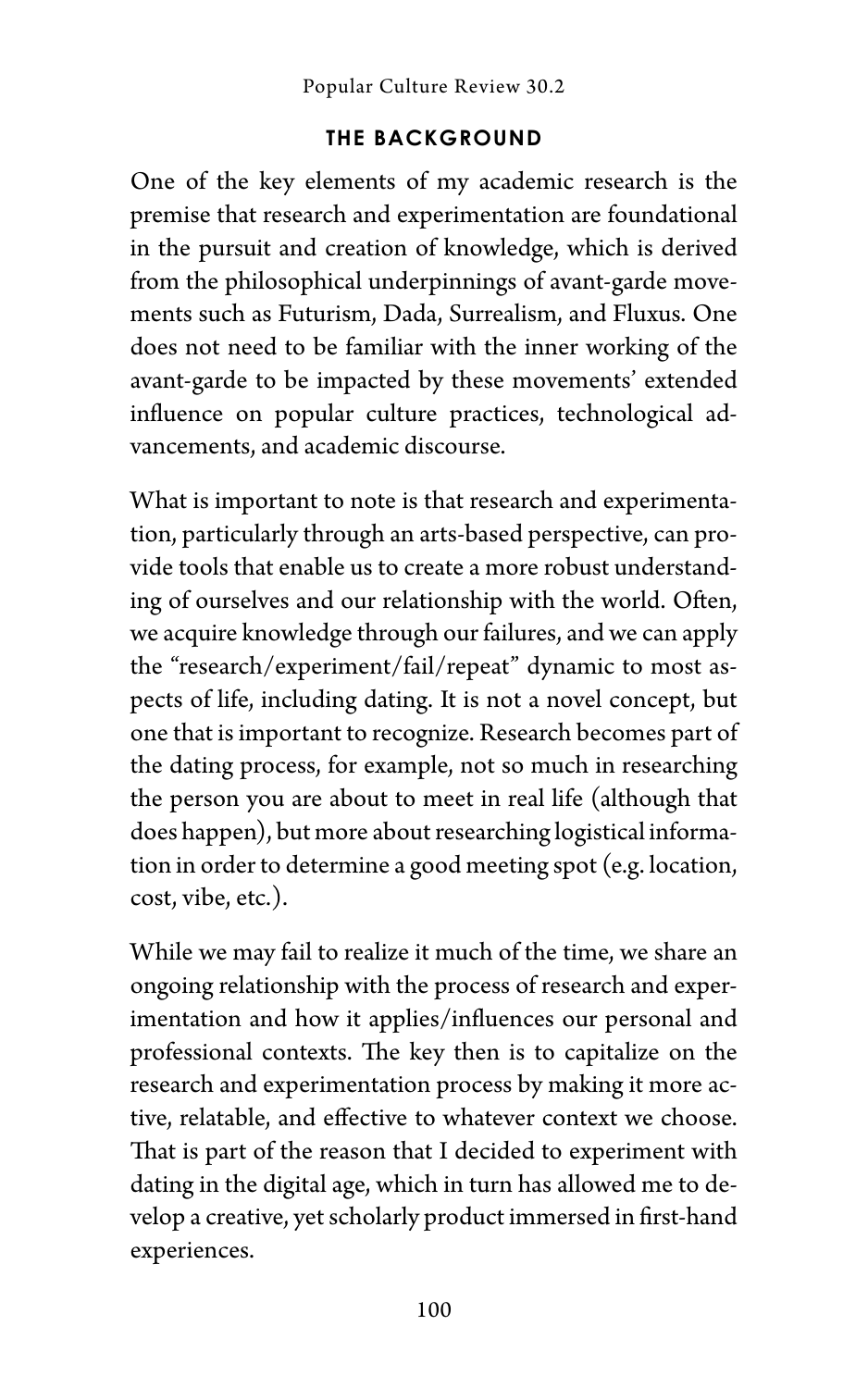#### **THE PROJECT**

As mentioned earlier, the initial idea for this project came about after my move to New York, where I quickly harnessed a greater fascination with the various aspects of daily life in the city. I also came to realize how obsessed New York, as a pop culture identity, seems to be with the concept of dating, as there are many films and television shows dedicated to addressing the plight and hilarity of finding love in the city. To name just a few cinematic examples: *The Seven Year Itch* (1955), *Breakfast at Tiffany's* (1961), *Annie Hall* (1977), *When Harry Met Sally* (1989), *You've Got Mail* (1998), *Serendipity* (2001), *Hitch* (2005), and *Friends with Benefits* (2011), along with television shows like *Living Single* (1993–1998), *Friends* (1994–2004), *Sex and the City* (1998–2004), *How I Met Your Mother* (2005–2014), *Girls* (2012–2017), and *Master of None* (2015–2017).

Granted, New York's iconic scenery and larger-than-life persona offers the audience a unique character in and of itself, which serves as additional appeal in utilizing the city as a backdrop in so many films and TV shows. In turn, the city's persona, coupled with the ongoing popularity of romantic comedies, makes for a successful cinematic formula that has been deployed time and time again. Nonetheless, I can only imagine the real chaotic nature of attempting to navigate the city on a full-time basis, particularly if you are in the market for love, which is one of the reasons I wanted to obtain a greater understanding of the nuances, however topical, of urban life through the intersection of dating, communication, and digital technologies with a specific focus on Tinder.

I set up a Tinder profile using a fake Facebook account that included a fictitious name and age; however, I did use a few real, yet somewhat elusive photos of myself. I created a digital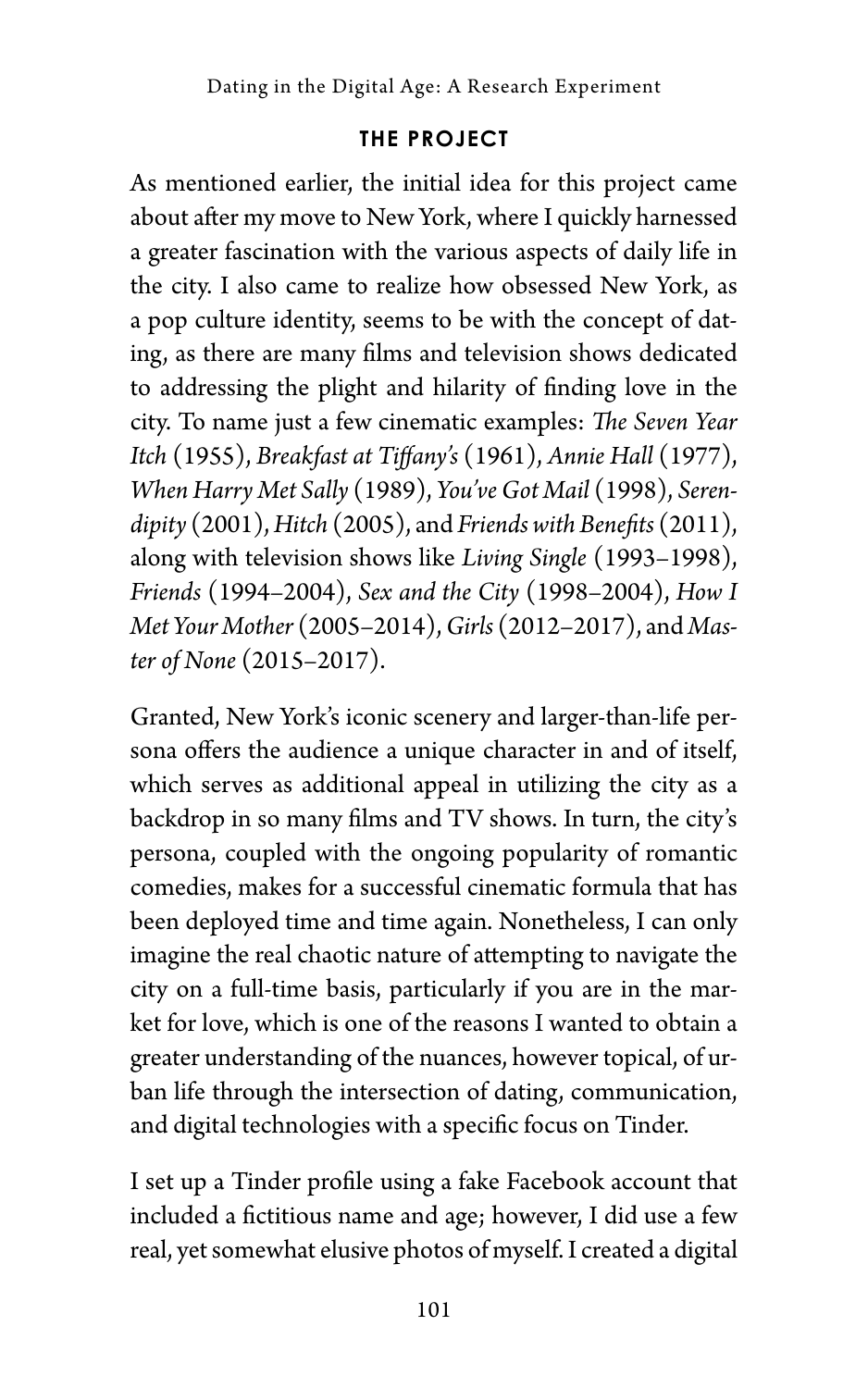persona that had elements of the real me (to maintain believability) but was not actually me (to maintain some level of anonymity). In order to test the dynamics of the app itself, including the specific limitations and opportunities in matching with potential partners, I conducted several mini-experiments. These mini-experiments, such as attempting to match with as many individuals as possible, goes beyond the realm of what I or the average serious user would do under normal circumstances while on Tinder.

I would not directly consider this experiment a social one, due to its personal nature and small scale; however, I did set up my experiment primarily to test out a socially centered hypothesis: app-based dating offers an easily accessible and seemingly endless menu of potential mates, which in turn can create a superficial experience, as well as a breakdown of communication and mutual respect due to the connection being mediated via technology. This, of course, is not to say that app-based dating fails to produce real or meaningful connections, even if such connections fulfill a brief carnal desire or offer long-term companionship.

#### **THE RESEARCH**

In order to better grasp the nuances of the contemporary online dating landscape, my research comprised of gathering information from individuals willing to speak on and off the record, from my own experimentation, as well as from examining various source materials on the topic. I spent time reading a range of various materials from lifestyle and academic articles to viewing numerous videos ranging from the silly to the serious. I also spoke to dozens of individuals who were kind enough to share their dating stories, which presented as an odd combination of the horrifying and the hilarious, with some conversations occurring digitally and/or in-per-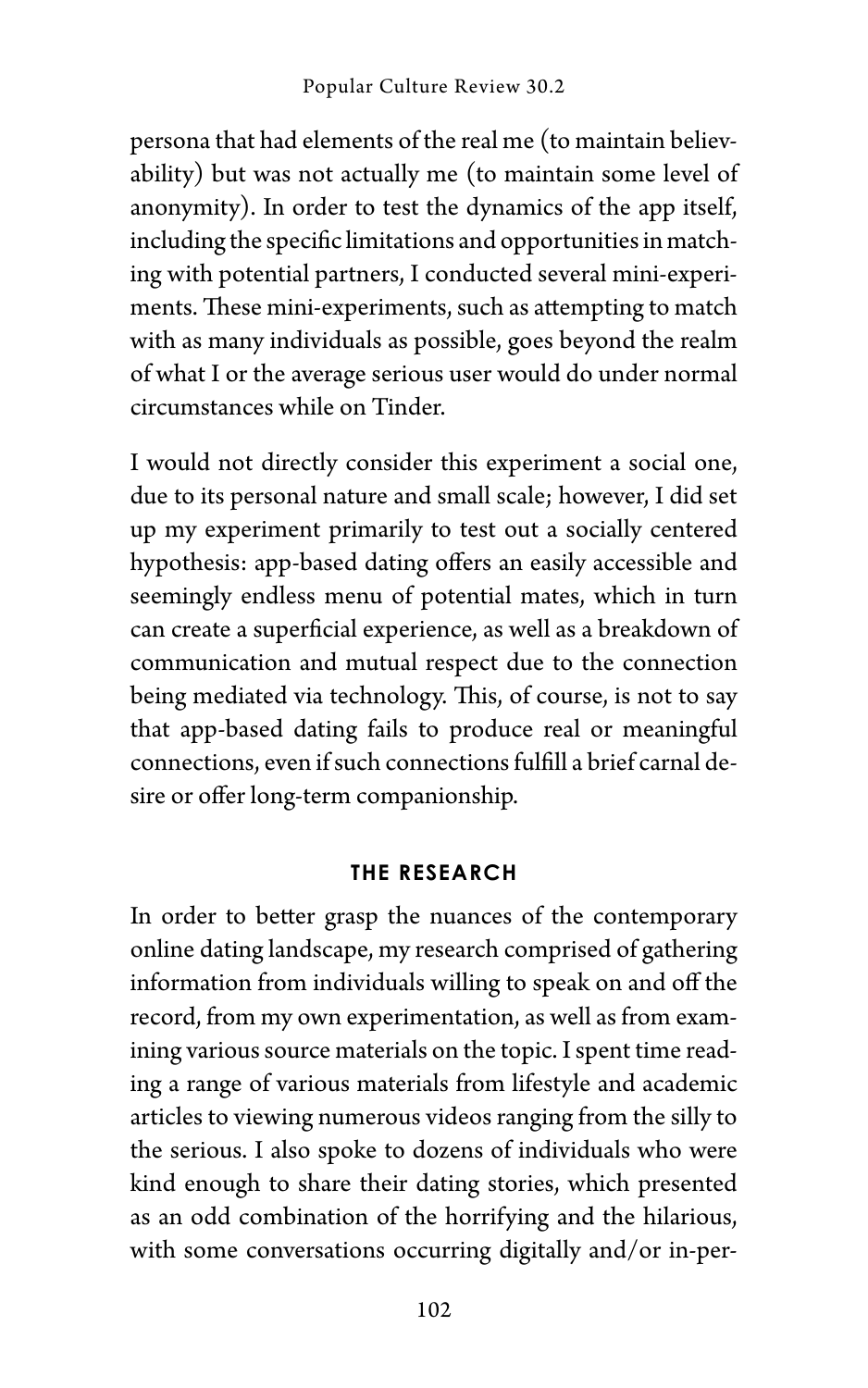son. Some of the people I spoke with were friends, others were strangers, and sometimes they were friends of friends. I spoke to anyone willing to openly and honestly share details of their personal dating lives and experiences. Lastly, I conducted an online survey of 100 strangers through a paid subscription service via SurveyMonkey.

A helpful and relevant resource was the 2016 book, *Modern Romance: An Investigation*, which was co-authored by standup comedian Aziz Ansari and New York University professor and sociologist Eric Klinenberg. The book is a light-hearted, comedic read, while still delivering legitimate, data-driven social science research. While I do not agree with all that the book argues, I still find its nuanced approach to the dilemmas of dating in the digital age both poignant and relatable. The book addresses single life in New York, as well as Los Angeles, Tokyo, Buenos Aires, and Paris, covering a broad, albeit limited, cultural range of contemporary dating mores.

Since I was interested in conducting a creative, hands-on experimental project, while simultaneously fusing together a few elements from my dissertation, the scope herein is a bit more limited, with a lighter overall tone, than that of my other academic work. If a significant level of financial support was existent, the research and experimentation demonstrated and discussed throughout *Modern Romance* is, in many ways, an example of the ideal culmination of an experimental research project such as this one. Nevertheless, I believe a key value to this project is mainly derived from its experimental processes.

#### **THE PEOPLE**

My real Facebook account served as the initial go-to place for collecting stories about dating in the digital age. While the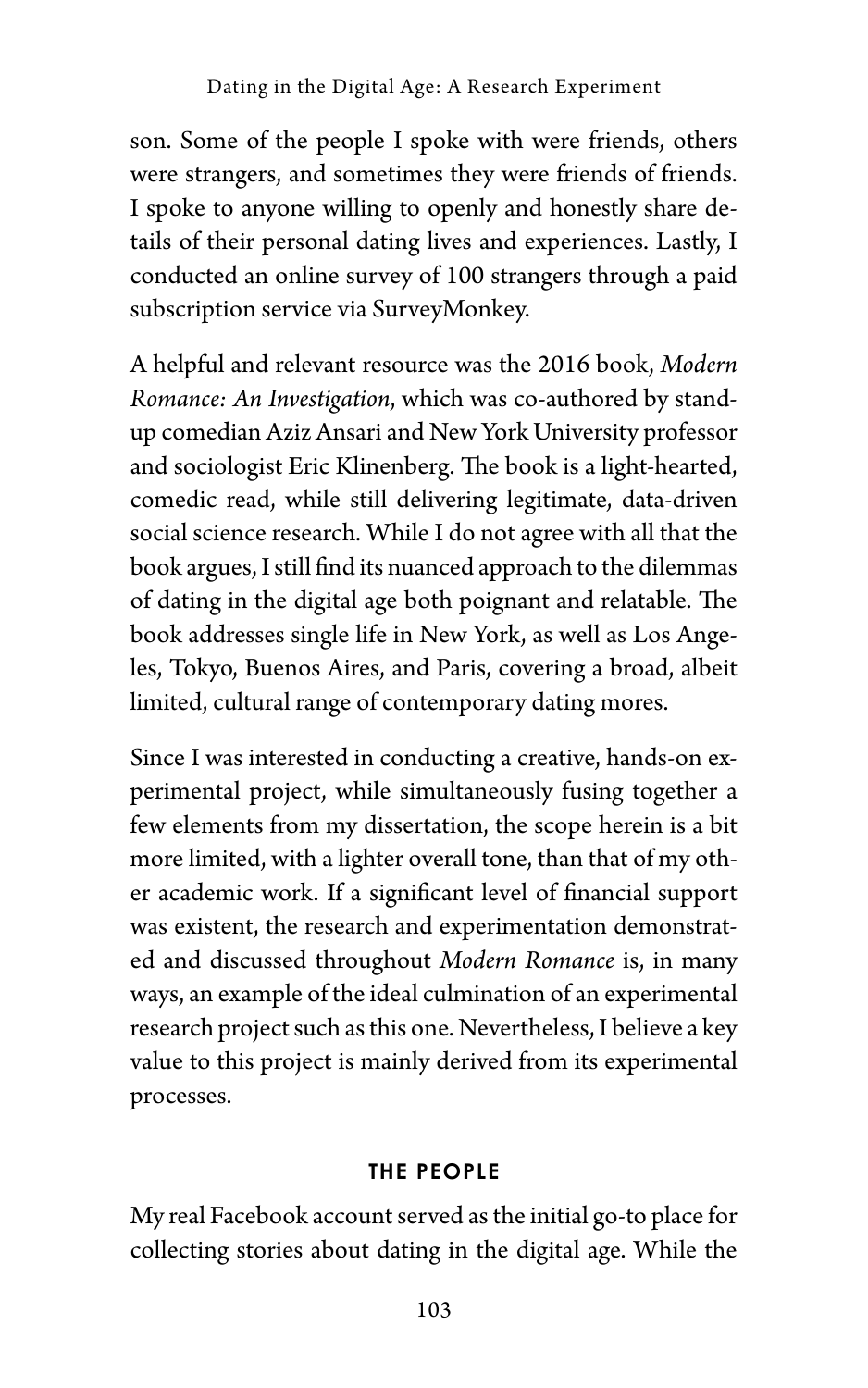initial response was not overwhelming, I did receive messages from several friends eager to share their experiences. One friend publicly posted an article she had written about a previous dating experiment conducted while living in Las Vegas. Another friend collected an essay that a friend of hers wrote especially for this project, a response of which had been a result of a public appeal within my Facebook network. In turn, this particular friend had shared information about my project with her Facebook community and one man jumped at the opportunity to share feedback regarding his online dating adventures.

I also had several of my personal friends message me privately sharing their experiences about the good and bad of dating in the digital age. Although successful stories of people meeting through more serious sites like match.com are fairly common, I was surprised that I did not receive messages from anyone who had such positive experiences. Ultimately, individuals were more open to share their funny, quirky, sad, and sometimes disturbing stories of navigating the facets of online dating, rather than sharing their successes of finding love in the digital era.

#### **THE STORIES**

I am grateful to the individuals who allowed me a quick peek into their personal dating struggles and victories. While I have heard many stories—good, bad, happy, and sad—I chose only four of these to share here. The stories below were written by the individuals themselves, and all besides one remains anonymous. Since I wanted the stories to be told in their original voice, I have left their writings unedited (with the exception of formatting and/or bracketed information), hence any errors in spelling, grammar, or syntax that may appear in the text below.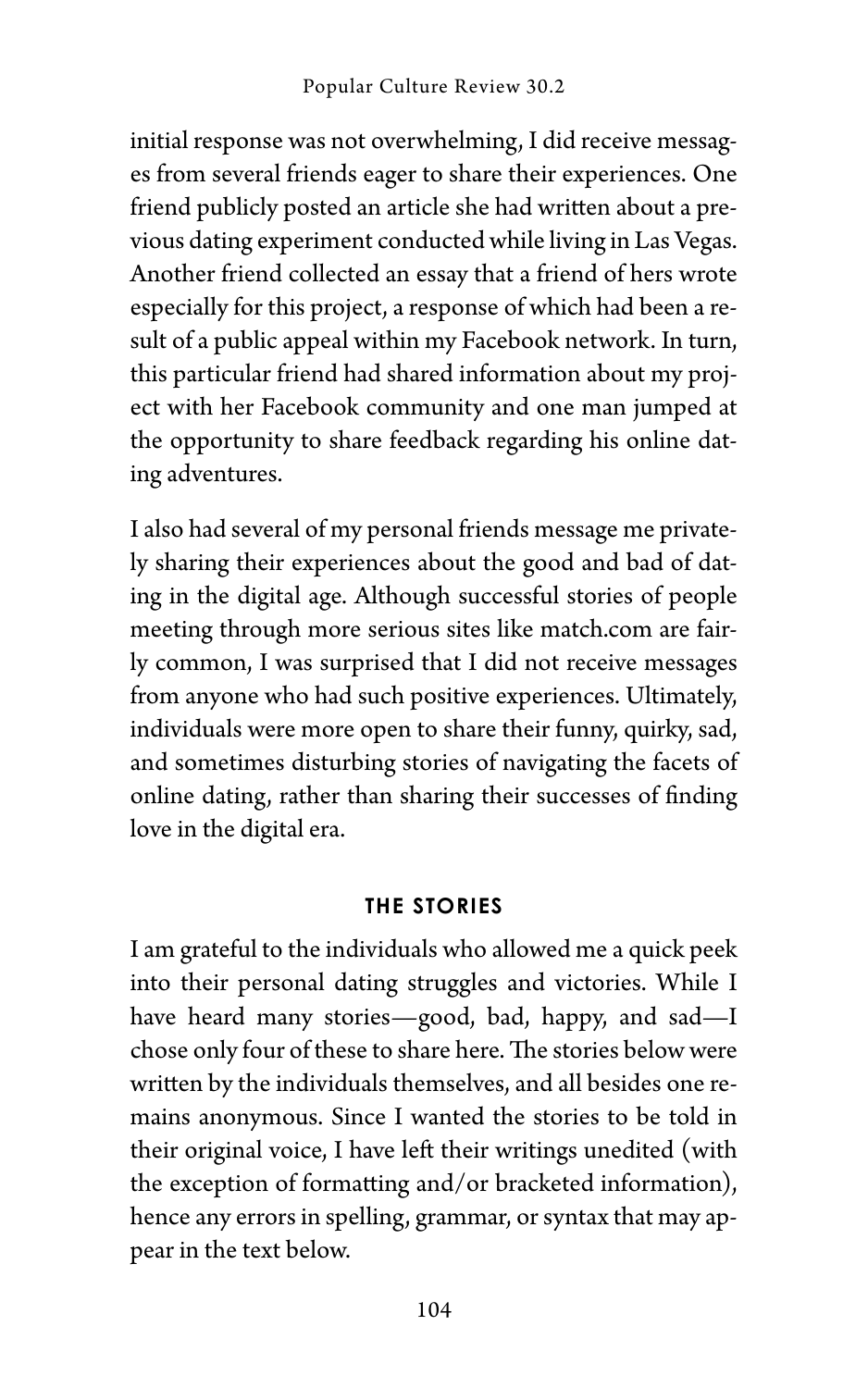#### Male #1:

*Circa 2005 I was on Match.com. I don't know if apps like Tinder make it any easier since they bring people to your attention rather than have you hunt for them but being on Match was hard in a smallish college town. I was around 24 and everyone on it was either late thirties or 18–21. Once I found someone who was a great match and just slightly younger than me. I thought I recognized her but couldn't place her. After indicating interest (I can't remember but maybe Match's metaphor for this was a wink?), it hit me: she was a former student of mine from when I taught freshman comp. I was just horrified.*

*I stopped paying for Match because it just wasn't working for me. From late 2004 to early 2005, I was still technically married and from then on I was divorced. I'm pretty sure I was simply filtered out of many peoples' searches because of that. FB played a big part in the early part of my relationship with my current wife.* [It abruptly ends here, as there was no further discussion of his current relationship.]

#### Female #1:

*I went on two dates. One was good, I thought. The second was weird because his sexual preference seemed questionable. I did have phone conversations with at least 4 of the guys I interacted with. I'm only friends with one, on FB.*

*I went on two dates with the first guy. He was funny, attractive, smart. The time I met him at his house and his ex was there. He said she really wanted to meet me. I felt like she was seizing* [sic] *me up if that makes sense. He was still very much in love with her I think. So that was a dud. The next guy I met had a humorous personality which I love so we met up. We had only texted prior to meeting but he was completely gay and totally not into chicks. At least that's the vibe I got.*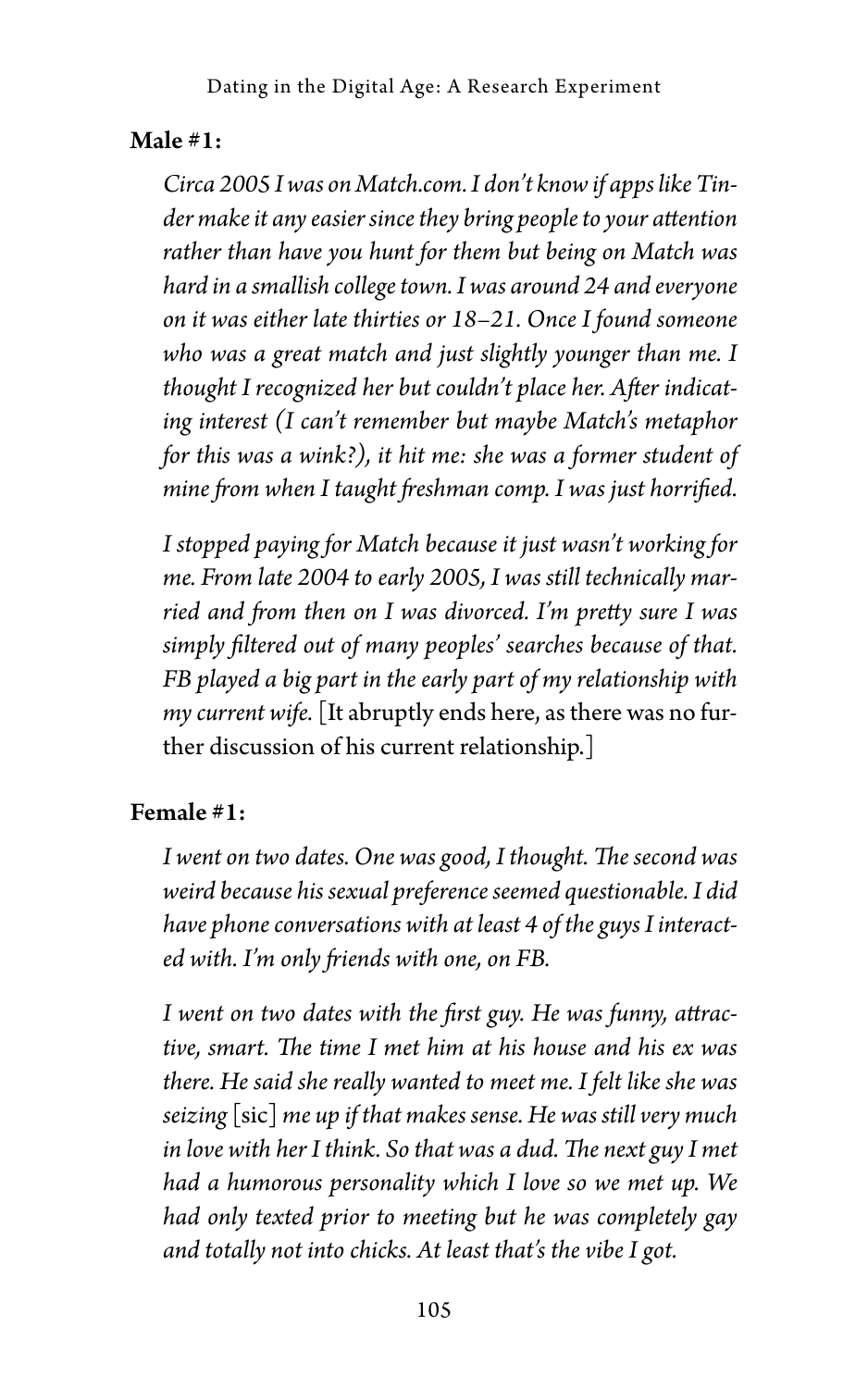*I've never actually met my friend. We chatted for a month or so and then started to talk on the phone. He was easy to talk to like a friend, funny, sweet. There were so many creepers that would message me about what they would do to me sexually. That was repulsive. Both old guys and young guys.* 

*I also met a guy who I chatted with and he seemed normal and nice. Cute profile pic. We began to talk on the phone, but his voice didn't match his pic. With determination I persuaded him into sending me a pic of himself at that very moment. He stammered and had excuses until he gave up and sent it. He was clearly not the person he was in his profile. He either aged 30 years or it was a picture of his son. I'll never know.*

*After about 4 months I wasn't even going on the site* [Plenty of Fish] *anymore but started receiving phone calls from around the country. I never answer calls if I don't know the phone number. No voice messages were ever left. I also got weird texts asking me for sexual favors.* 

*This had gone on for about a month. Calls almost every other day. I finally answered a call and this guy was trying to meet up with me for sex. I confronted him and asked him where he got my #. He said he had the wrong number. I finally got him to admit he found my # on back page which is an escort site. I truly believe someone from POF that I had engaged in phone conversations with put my # up on that site. I ended up changing my # and inactivated my POF account. It was a mess.*

#### Male #2:

*So a little background about me, I'm 31 a male and bisexual* [sic]*. Being single for most of the last 15 years, I can say that single life is not all it's cracked up to be. I will say that Tinder and other dating sites have made the process much easier in terms of finding a match. The use of immediate judgement on*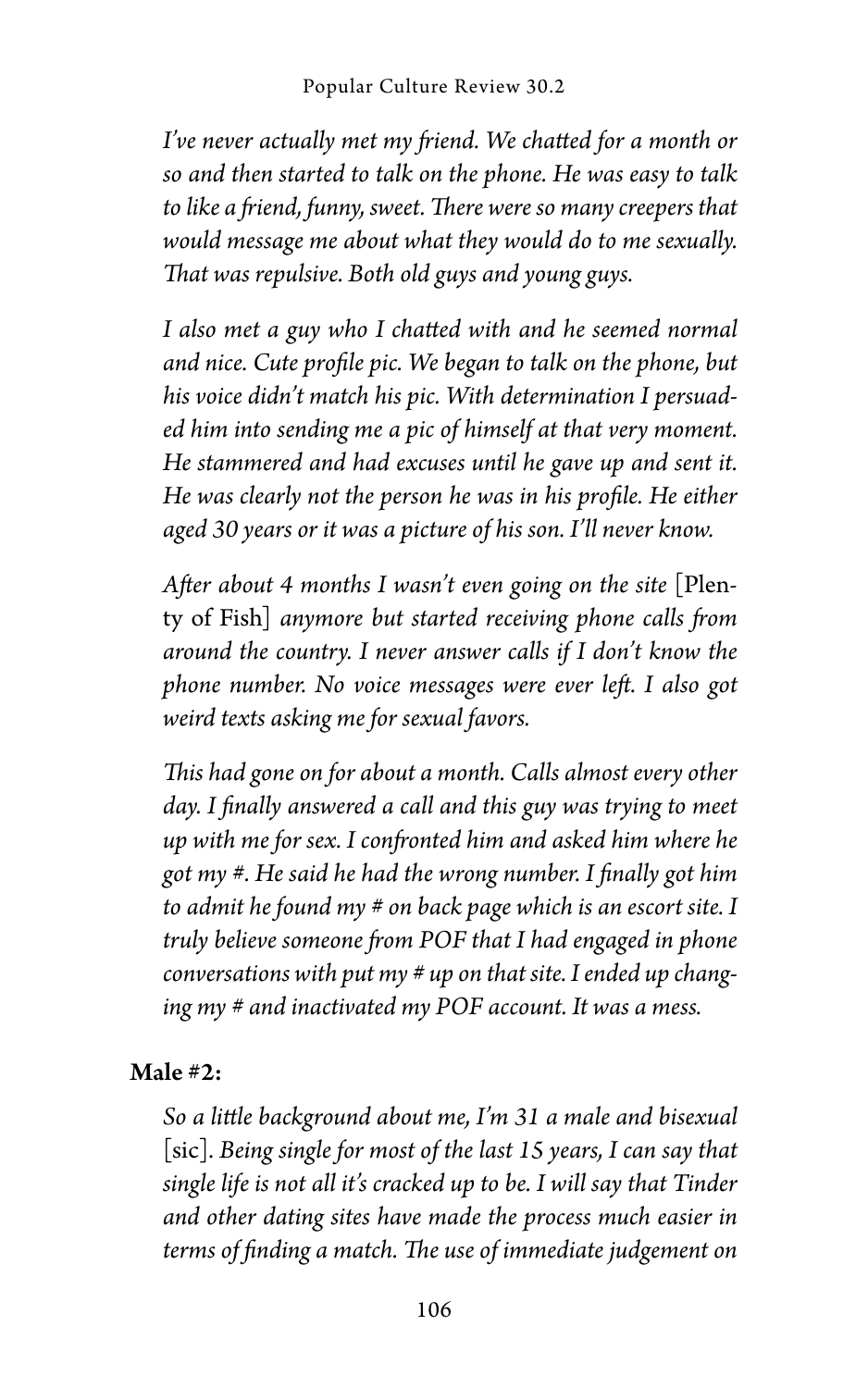Dating in the Digital Age: A Research Experiment

*personal appearance in photos plays a major [role] in that process. Letting the other person know that you are also attracted to them on a physical level releases some of the worry in normal dating.*

*I took a long break from the dating scene after college. After experimentation I surmised that although I like men, I can't see myself happy in a long term relationship with a man. For the past few years I have exclusively dated women or tried to that is* [sic]*. I have only been on Tinder for a couple months now, it has been hit and miss for me. No lasting relationships, just fleeting romantic adventures mostly. Although I did just have a second date, who knows maybe this could be something lasting. I did try OKCupid a little over a year ago, the first date was a train wreck. She told me the worst sob stories of her actual life, [worse] than I have [heard in] my entire life.*

*Overall the hardest part I have struggled to get used to is that chivalry is almost dead. There are a few women still interested in hopeless romantic types like myself. But overall it has come to rely on initial pick up lines and jokes to get things started rather than just greetings or normal conversation starters. But I've had fun, so I'll keep on swiping.*

#### Female #2:

*A woman went on 8 first dates with 8 different men on 8 consecutive days. She then wrote a [wonderful article](https://href.li/?http://lasvegasweekly.com/news/2011/feb/10/8-dates-8-days/) about it for [Las Vegas Weekly](https://lasvegasweekly.com/news/2011/feb/10/8-dates-8-days/).* 

#### **THE SURVEY**

In addition to speaking with individuals in a face-to-face setting, as well as reading their stories in digital format, I conducted an online survey of 100 strangers (plus a few friends) about their experiences with dating in the digital age. The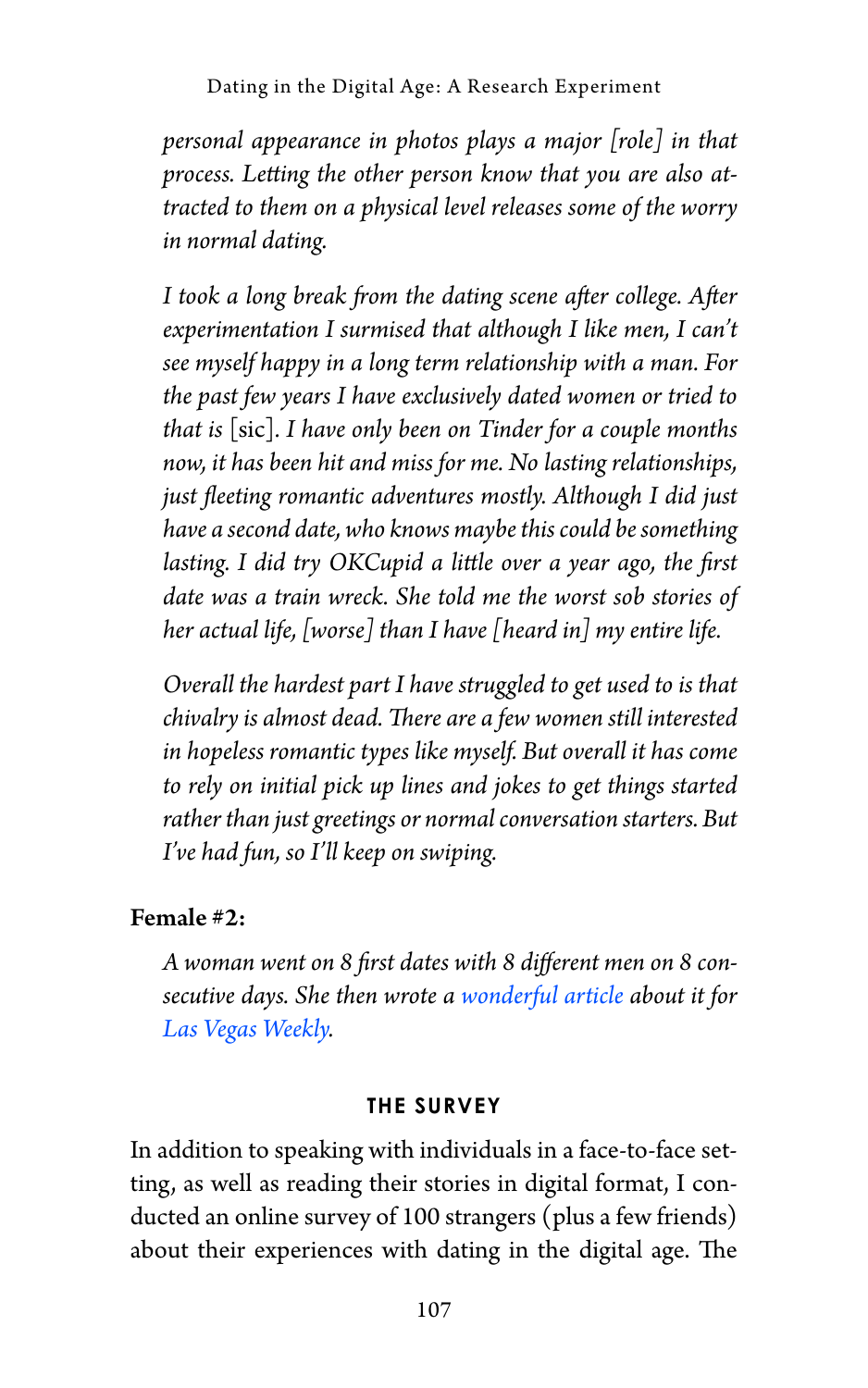survey was conducted via a paid service through Survey-Monkey, and they were responsible for identifying individuals who matched specific parameters for acceptable participants (e.g. individuals over 21, with experience in online dating). Unfortunately, much of the data provided by these anonymous SurveyMonkey participants turned out to be insignificant, as many respondents filled out the questionnaire with gibberish and/or provided falsified information. Consequently, I was left to analyze the results with only 57 out of a total of 106 responses.

I asked the anonymous respondents a total of 10 questions, three of which are highlighted in Figures 1–3. The numeric results are telling, particularly because the resulting percentages are split nearly 50/50, an indicator of contrasting experiences happening nearly at the same rate to one another. For example, in question #5, the numbers indicate a high percentage of individuals reporting as having experienced a successful sexual encounter versus those who did not (58% versus 42%). However, in question #6, a split percentage of individuals report having experienced a successful relationship versus those who did not (51%–49%). As for the final question, the general feedback regarding digital dating experiences fell somewhere between successful and depressing, which is yet another indicator of the wide range of individuals' feelings about finding love and companionship in an online platform, be it app-based or not.

It is important to note, however, that the definition and parameters of what makes for a successful relationship or sexual encounter can vary widely among participants. Despite such a definition not being expressly stated within the survey, the results are significant in that they demonstrate a drastic, yet near equal divide between what was perceived as a good versus a bad experience in online dating.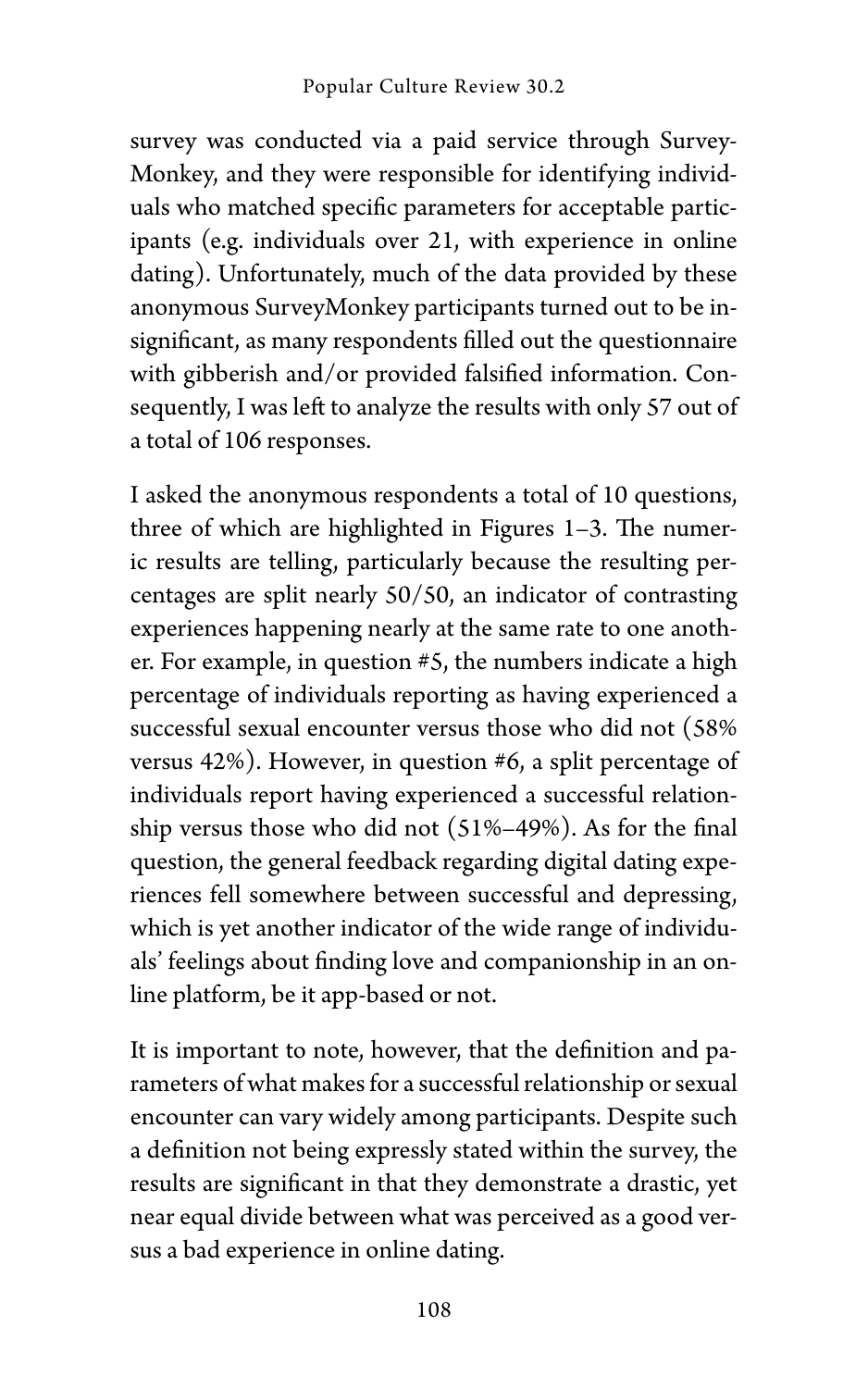#### Dating in the Digital Age: A Research Experiment



*Figure 1.* \*The Final Word in the Question Should Read "Encounter?"





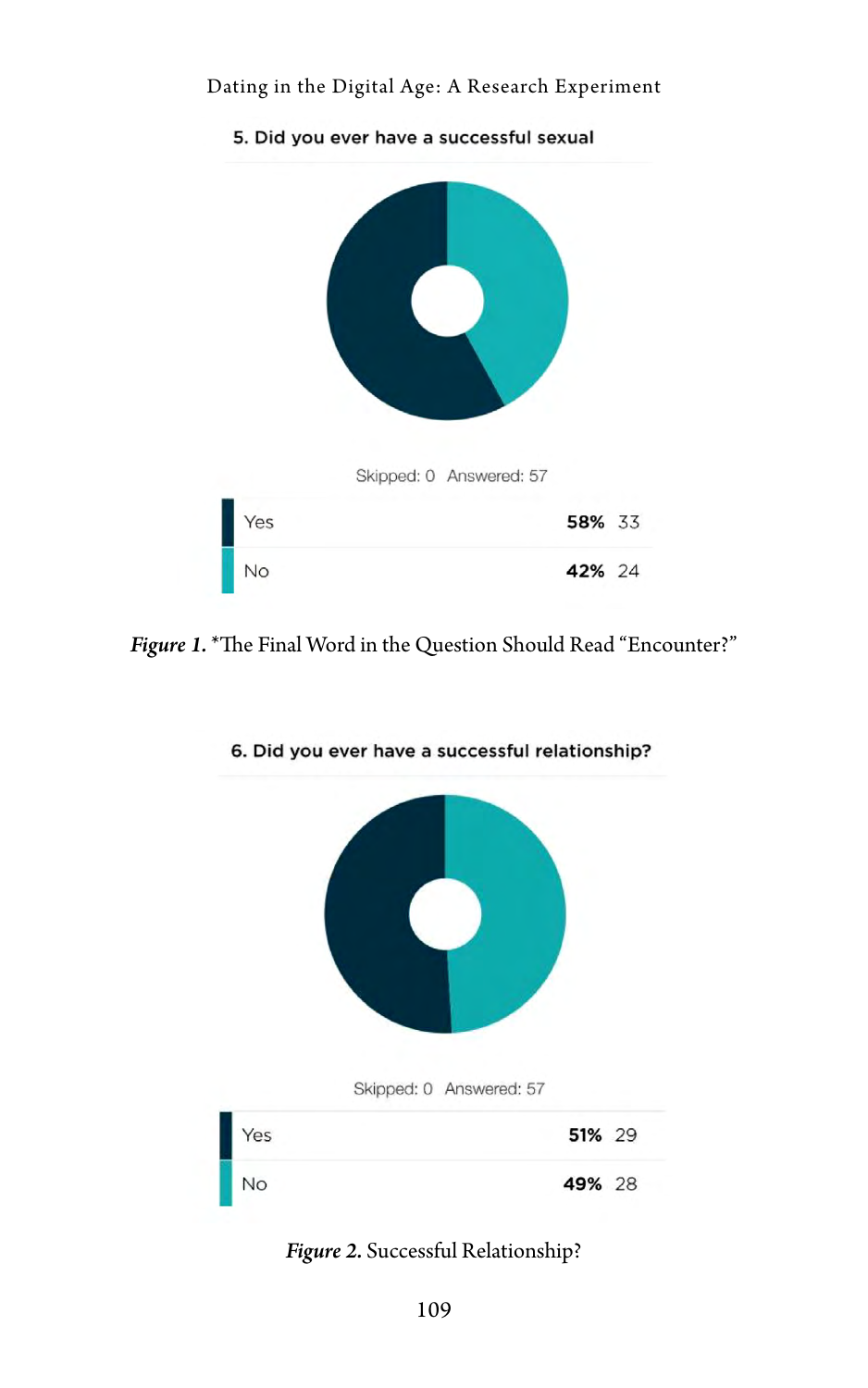

#### 10. How would you describe your overall online dating experience?



| Fabulous   | $7\%$ 4 |   |
|------------|---------|---|
| Successful | 28% 16  |   |
| Okay       | 30% 17  |   |
| Depressing | 30% 17  |   |
| Horrifying | 5%      | 3 |

*Figure 3.* Overall Dating Experience

#### **THE EXPERIMENT**

As I sat alone in my New York apartment on rainy Sunday afternoon, this experiment began with a seemingly simple question: in what ways was the latest craze of app-based dating impacting the overall quality of human communication and relationships? And then I thought more specifically about a swipe-style dating app like Tinder and whether or not it was realistically possible that it could offer something more substantial than the ease of casual sex.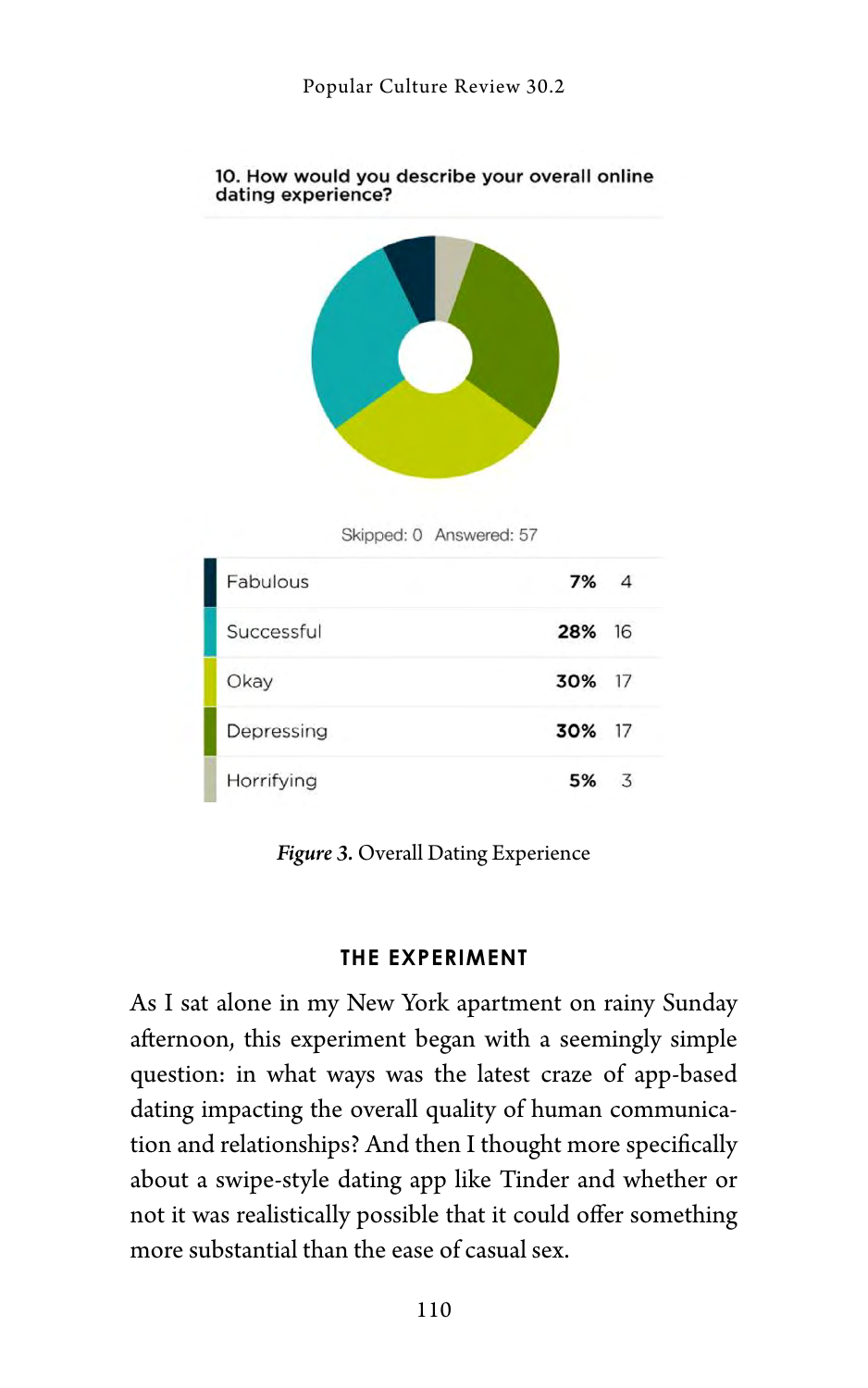In an attempt to shed light on the above questions, I used a fake Tinder profile and spent a total of 35 nonconsecutive days on the app. The psychological and emotional consequences of being on Tinder were both positive and negative, but most of my experiences, albeit fictional, were surprisingly unexpected, and thankfully, short-lived. Throughout the 35 days, I took notes in order to more specifically, although not precisely, track and summarize most of my interactions with the technology and the people within it.

Before I dive into discussing what I term as "soft statistics" of my time on Tinder, I must stress that I am not a professional statistician; therefore, the numerical stats found within this article are estimated and based on various notes I took during my brief time on the app. More importantly, my Tinder experience should not be taken as reflective of the average user experience, as part of my goal was to the push the app's boundaries to absurd levels in order to test the dynamics of the app's design and its real-life applicability, particularly in relation to the intersection of human communication and technology. With that said, however, I do believe the stats below are profoundly indicative of a couple of key issues in today's dating world.

First, a lack of depth. Tinder's swiping design is inherently superficial, as it allows us to quickly judge others based solely on physical appearance and their geographical proximity; hence, why Tinder has a reputation for being a hook-up app. Tinder's design can act as an immediate reward system, much like a game, which is why there are those who have taken to using Tinder for humorous purposes only. If there is no "match" (i.e. the reward of two people liking one another), then the rejection may not feel real, since the rejection was mediated via technology and did not occur in person. In a large, tech savvy city like New York, the options can appear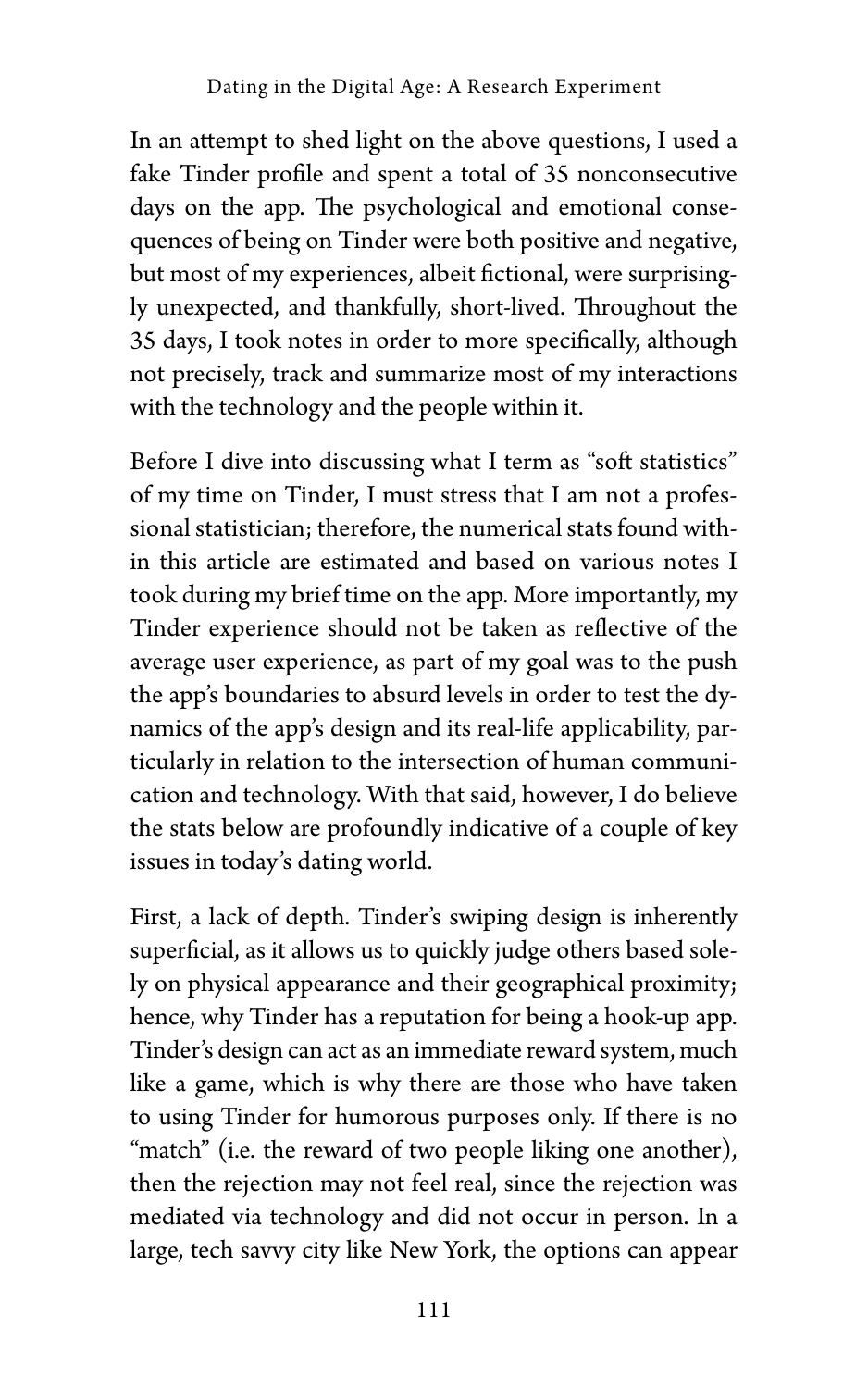endless, and particularly for females, it is easy to become overwhelmed with a long list of matches, yet substantial conversation or a real-life meeting may still feel far-fetched.

Second, a lack of respect. Tinder, along with other forms of digital communication (e.g. social media platforms like Instagram), allow for people to disappear without a trace. No awkward conversations, no painful confrontations. However, the lack of respect can happen long before we are ghosted by someone, such as via a barrage of thoughtless, uncomfortable, and sometimes disturbing messages. Digital media technologies and social media platforms have made it easy for us to forget there is a real person on the other side of our mediated conversations. As a media and communications professor, I find the above dynamic disturbing and encourage my students to understand and contextualize media objects in order to become both informed consumers and conscientious citizens.

Moving back to the statistical discussion of my Tinder experiments, I must admit that after I gathered the stats on the total number of profiles I swiped through, matched and talked with, etc., I attempted to compile a visual graph that could clearly communicate the figures. However, the disparity in the numerical range was so large, that any visual rendition looked bizarre and not in the least bit helpful. Consequently, I decided to write out the stats in a bulleted format and I urge you to pay close attention to figures below, as they may surprise you:

- Over the course of a two-month period, I was actively on Tinder for 35 days.
- Of these 35 days, which equals a total of 840 hours, I spent about 6 hours actively swiping, with addi-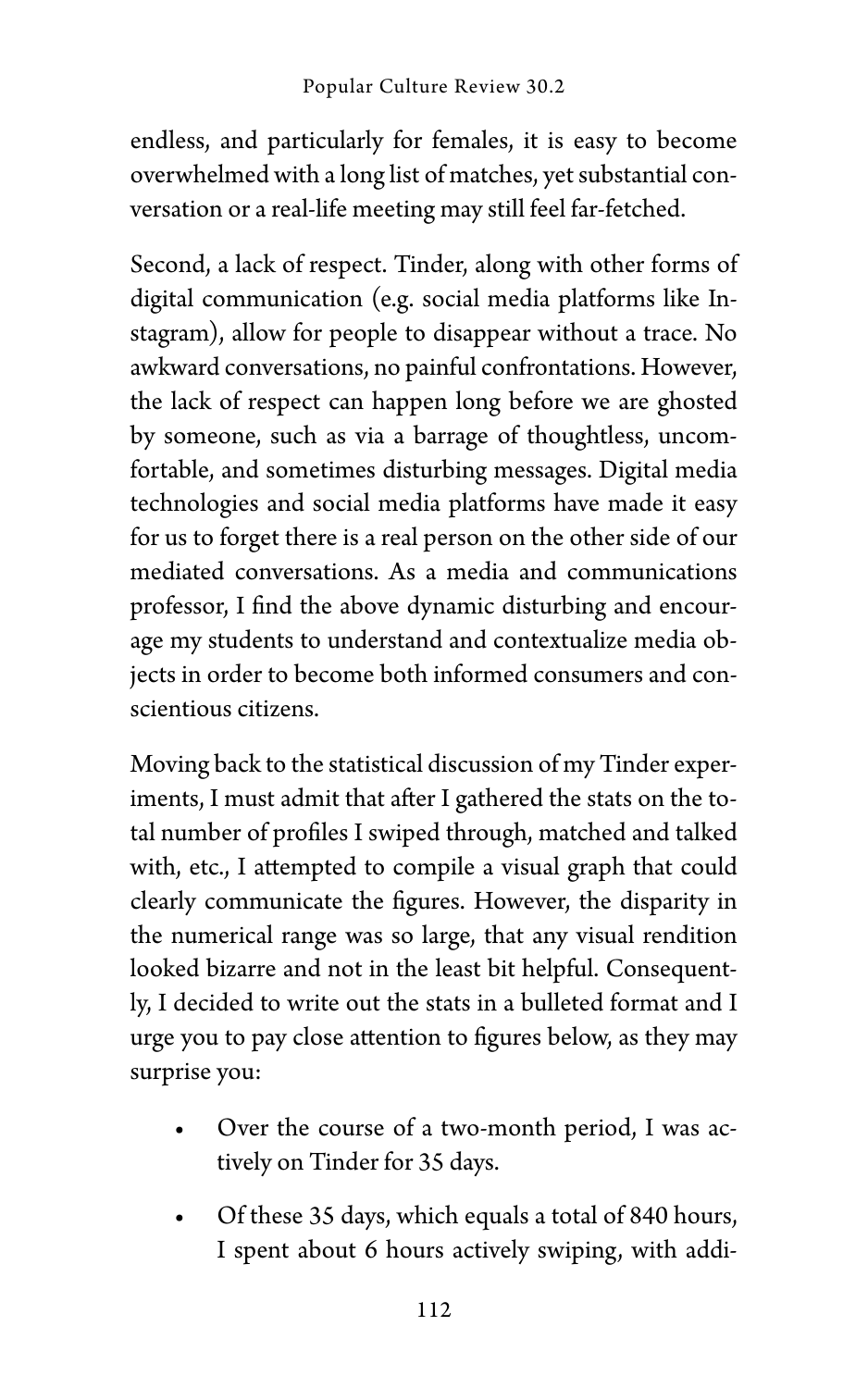Dating in the Digital Age: A Research Experiment

tional time spent on other things such as messaging matches.

- These 6 swiping hours make up roughly 0.7% of my total time in a 35-day period.
- And using only 0.7% of my time, I managed to swipe through an estimated 21,000 profiles of individuals living within less than 5 miles of my Upper East Side apartment.
- Once again, that number is 21,000. Not 2,100. Not 210. Not 21. *Twenty-One Thousand.*
- I understand how the 21,000 may appear unbelievable. Although it is an estimate, it is a realistic number nonetheless. Below is an explanation on how I arrived at that figure:
	- I conducted various 60-second drills to see how fast I could swipe through profiles, while still being able to "judge" them. Sometimes I could swipe through as many as 75 profiles per minute, other times as little as 48. But, the average number of profiles swiped in a 60-second period was 58.5.
	- By swiping an average of 58.5 profiles per minute, one can easily swipe through around 3,500 profiles an hour. At least initially, Tinder can be addicting; thus, spending hours glued to your phone swiping right or left is completely feasible.
- Of the 21,000 swipes, I swiped right (i.e. "liked") on approximately 500 profiles—meaning that I rejected 97.6% of all profiles encountered. However, of those 500 profiles, about 150 of them were right-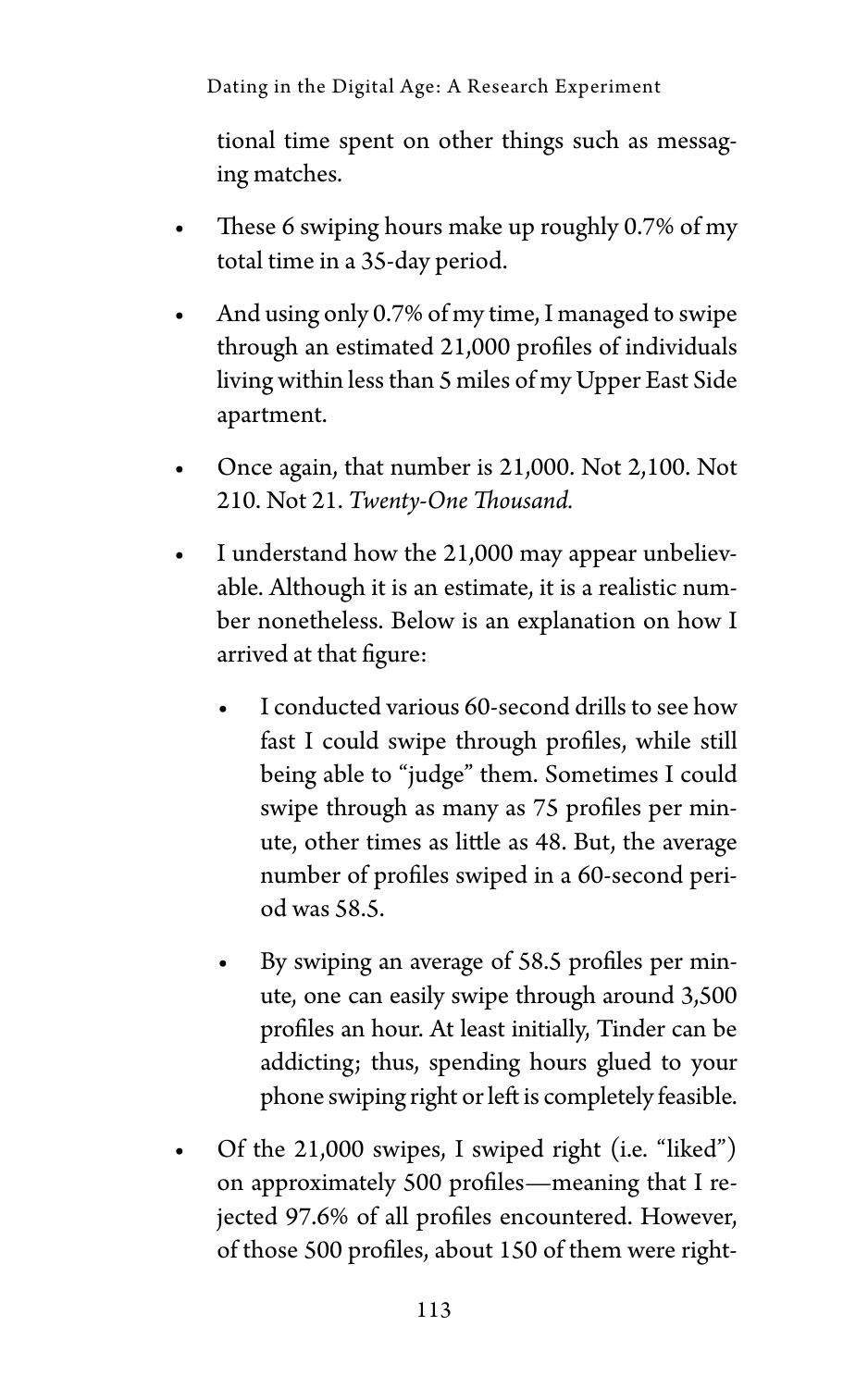swipes-only mini-experiments, which I conducted as another mini-experiment to test my overall match rate. So, I only swiped right on about 350 profiles, which increases the rejection rate to 98.3%.

- My overall match-rate was roughly 80%, meaning that 20% of individuals were not mutually interested in my profile. Thus, rendering about 400 matches out of the 500.
- Of those 400 matched profiles, I likely spoke with about 75 individuals, while generally maintaining only about a dozen matches at a time.
- And out of the 75 individuals I did message, I would say that maybe only 8 or so seemed interesting enough to have possibly met in person.
- Consequently, over the course of 35 days, I was presented with a total of 21,000 prospects and narrowed that down to a mere 8, a rejection rate of 99.96% of all eligible profiles I encountered on Tinder in New York.

If the above scenario took place in real life, I would have encountered a total of 25 individuals every hour for 840 straight hours, which equals 600 people a day for 35 days. These insanely high statistics serve to demonstrate just how absurd and unhealthy our relationship with technology can become and is certainly telling about the technological underpinnings that contribute to app-based dating, particularly Tinder, being perceived as overly superficial.

As I mentioned earlier, these figures are certainly not representative of the real, average Tinder user, as my goal was experimental in nature, but they can nevertheless serve as an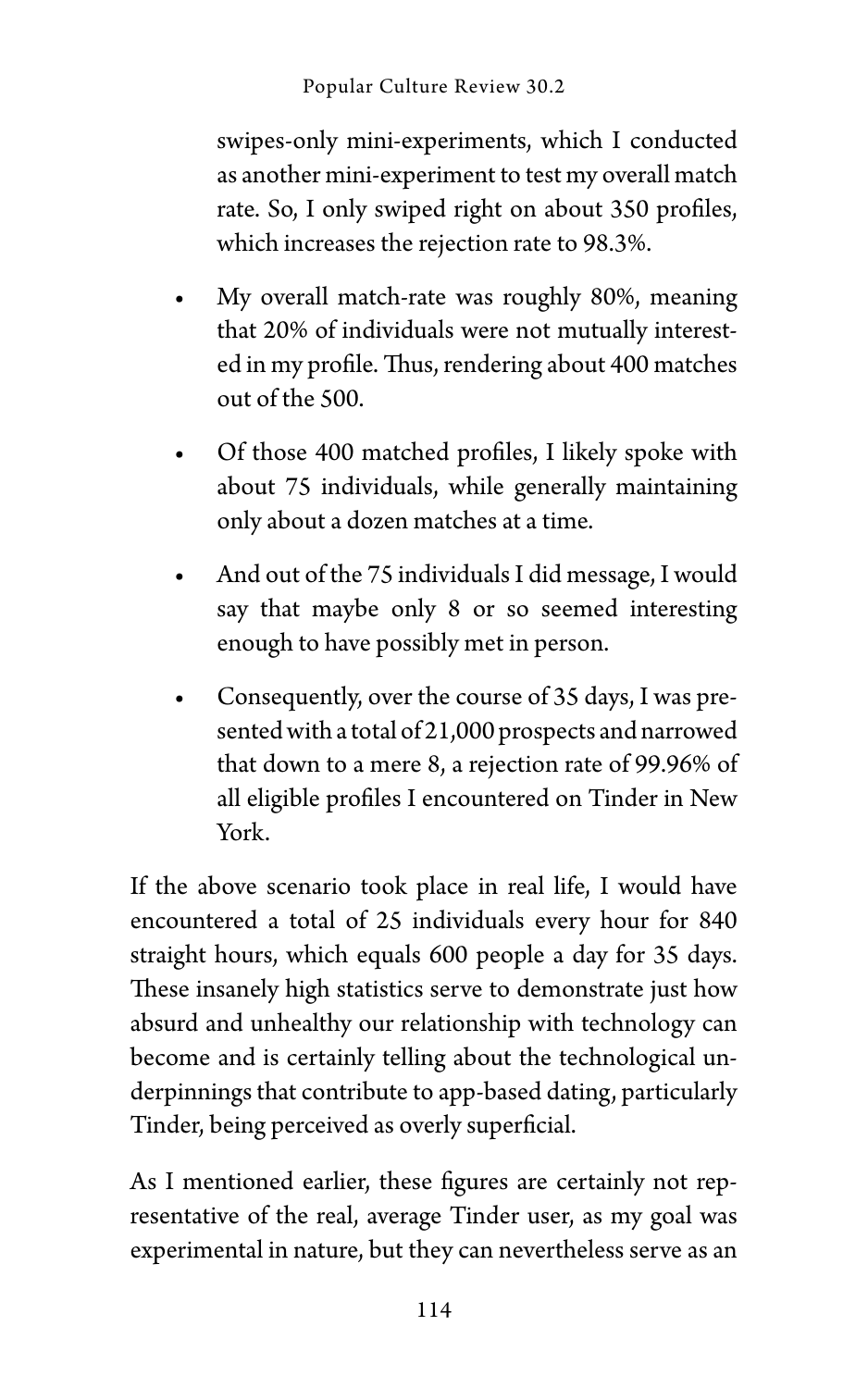indicator of unrealistic expectations and a harmful dynamic technology can leverage on otherwise healthy and more natural human communication patterns (e.g. meeting faceto-face). Also, it should be noted, had I conducted this experiment in a small rural town, reaching such high match figures would not have been feasible. New York provided a unique cultural space in which to test out these ideas. With that, ask any single New Yorker about their dating experiences and they will likely have a combination of funny and sad stories to share.

#### **CONCLUSION**

I am not a dating expert. I set out to experiment with the complex and nuanced relationship between technology and human communication in attempts to gain greater insight into the landscape of dating in the digital age. Online dating, be it through whatever form one chooses, is as diverse as the individuals partaking in the process. Sure, Tinder has rightfully earned a reputation as a hook-up app, but there are many stories of real romance and marriage developing from it as well. Thus, numerous variables must be considered when using technology as a means of pursuing any type of relationship, romantic or otherwise.

Throughout this experiment, I found that my initial hypothesis did ring true: app-based dating can provide a superficial experience, as well as a breakdown in communication and mutual respect, due to the technologically mediated nature of the connections. However, I also learned that the underlying reason people navigate such an exhausting dating landscape is to fulfill the common human goal of sharing mutual love. Because in the end, it really is about finding and maintaining human companionship, and it is up to us to utilize these digital media technologies in way that enhances our various